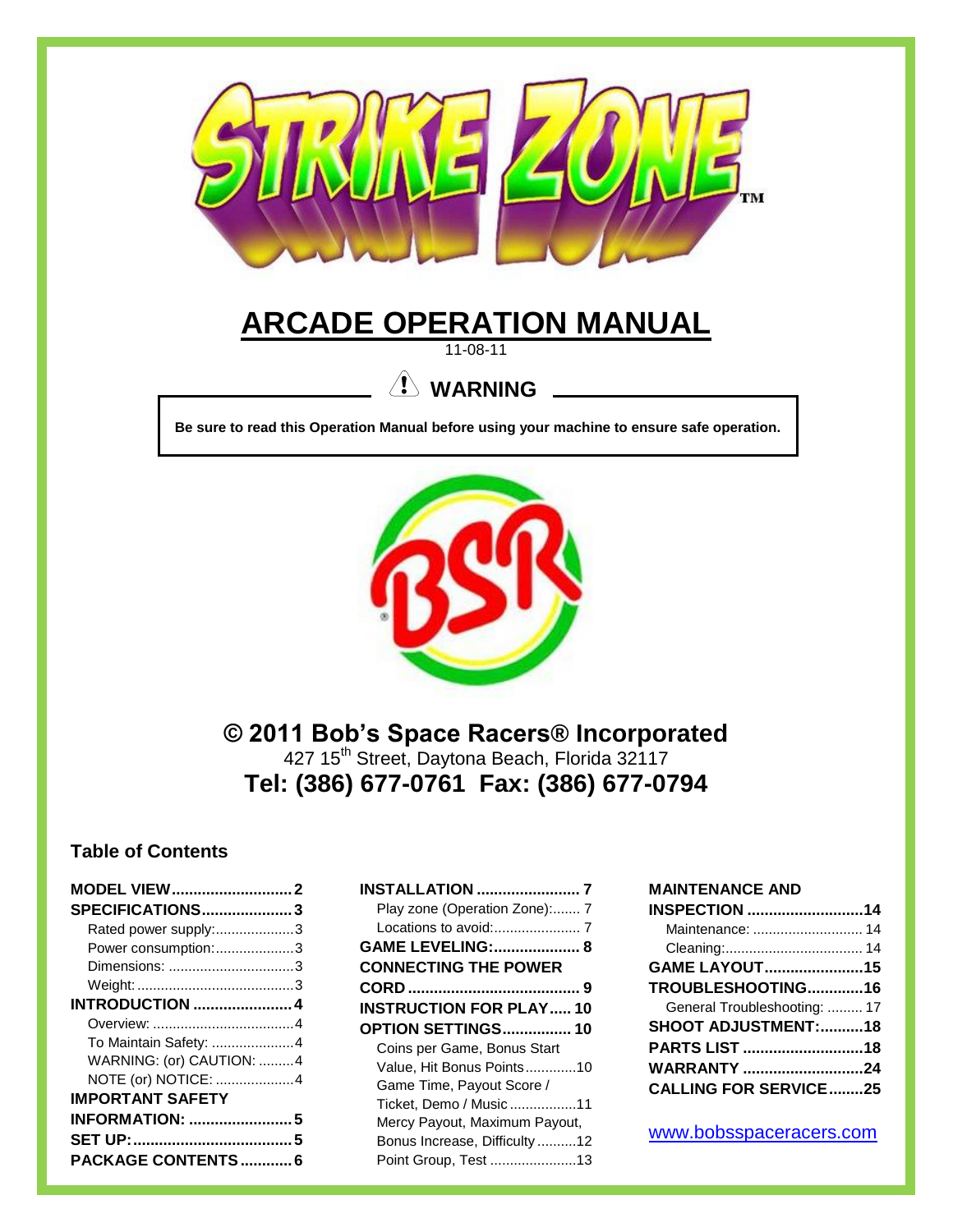# **Strike Zone™ Arcade Game**

<span id="page-1-0"></span>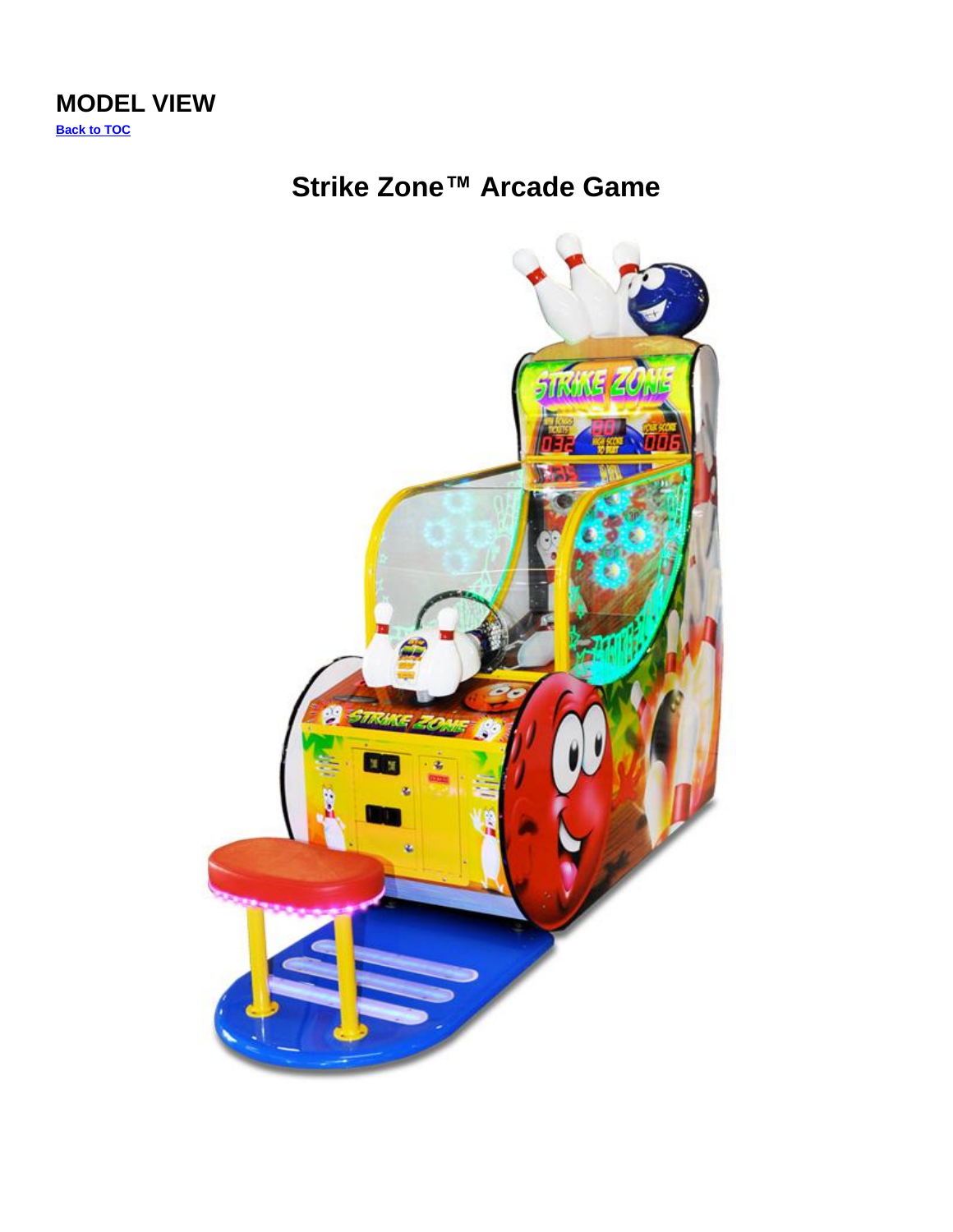## <span id="page-2-0"></span>**SPECIFICATIONS**

**[Back to TOC](#page-0-0)**

### <span id="page-2-1"></span>*Rated power supply:*

110VAC ± 10%, 60 Hz ± 3 Hz. (Note: Please refer to the label on the game for the actual voltage).

#### <span id="page-2-2"></span>*Power consumption:*

120 W (Min) to 150 W (Max)

#### <span id="page-2-3"></span>*Dimensions:*

96 3/4" L x 28" W x 93 3/4" H

### <span id="page-2-4"></span>*Weight:*

386 lbs



# **NOTE: Game parameters are subject to change without notice.**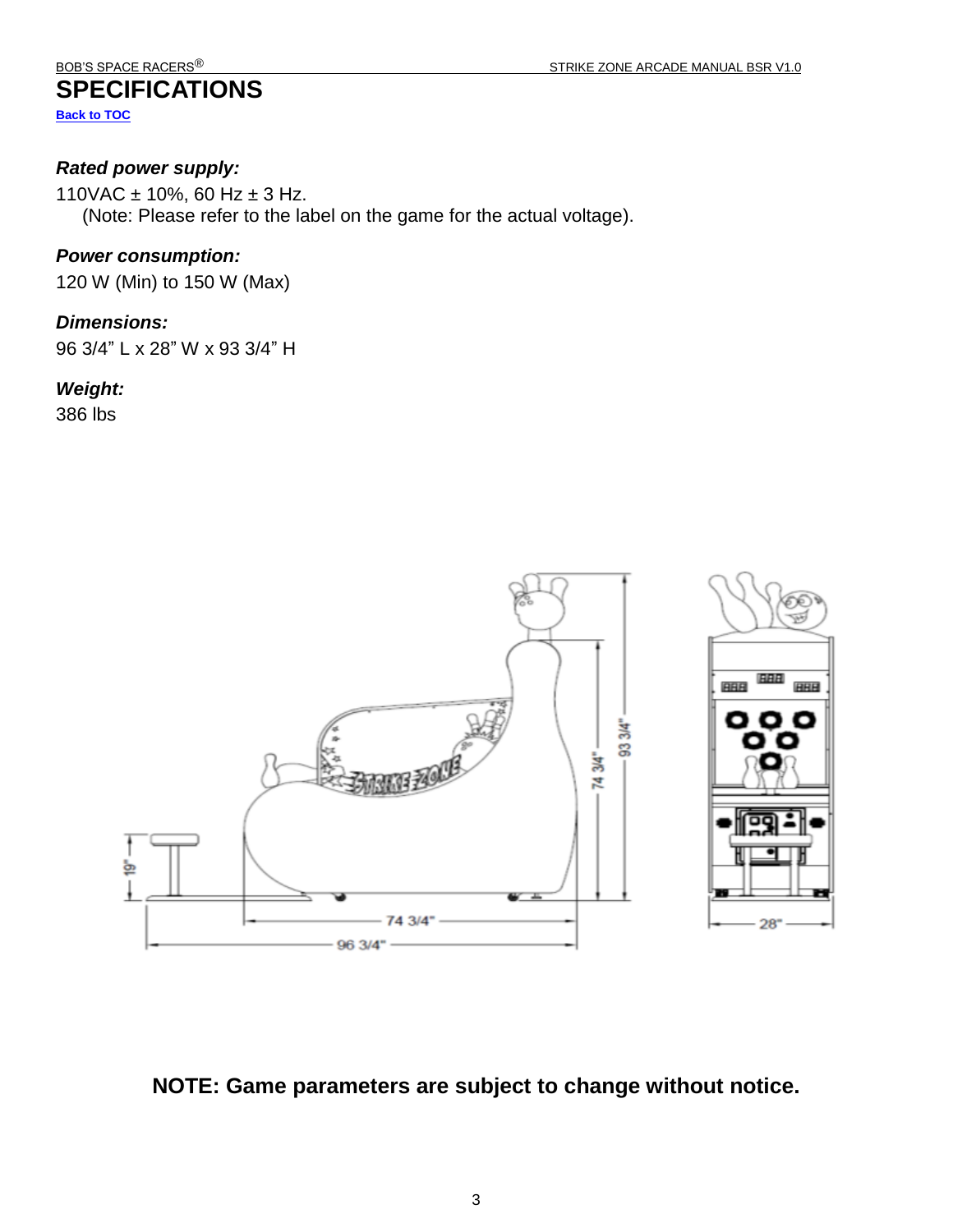# <span id="page-3-1"></span><span id="page-3-0"></span>*Overview:*

Thank you for purchasing the new STRIKE ZONE™ from Bob's Space Racers<sup>®</sup>. Built on a long tradition of value, the new STRIKE ZONE  $^{TM}$  retains all of the great game play you have come to expect of a game from BSR, and is specifically designed for today's Arcade environment. The new game uses technology specifically developed for this application.

This owner's Manual is intended to provide detailed descriptions together with all the necessary information covering the general operation of electronic assemblies, servicing control, spare parts, etc. pertaining to the game.

This manual is intended for the owner, personnel and managers in charge of operation of the product. Operate the product after carefully reading and sufficiently understanding the instructions. If the product fails to function satisfactorily, non-technical personnel should under no circumstances touch the internal system.

# <span id="page-3-2"></span>*To Maintain Safety:*

To ensure the safe usage of the product, be sure to read the following before using the product. The following instructions are intended for the users, operators and the personnel in charge of the operation of the product. After carefully reading and sufficiently understanding the warning display and cautions, handle the product appropriately. Be sure to keep this operation manual nearby the product or elsewhere convenient for referring to it when necessary.

Herein, explanations which require special attention are in sign of warning. Depending on the potentially hazardous degrees, the terms of NOTICE, WARNING, and CAUTION, etc. are used. Be sure to understand the content of the displays before reading the text.

# <span id="page-3-3"></span>*WARNING: (or) CAUTION:*

Disregarding this text could result in serious injury or damage to the machine.

**WARNING: To Avoid Risk of Shock, Refer Service To Qualified Personnel.** 

WARNING: This Part May Have A High Voltage

Present. Disconnect Power From **Equipment Before Servicing.** 

# <span id="page-3-4"></span>*NOTE (or) NOTICE:*

**NOTE: ONLY QUALIFIED TECHNICAL PERSONNEL SHOULD WORK ON THIS GAME. FAILING TO COMPLY CAN CAUSE SEVERE INJURY.**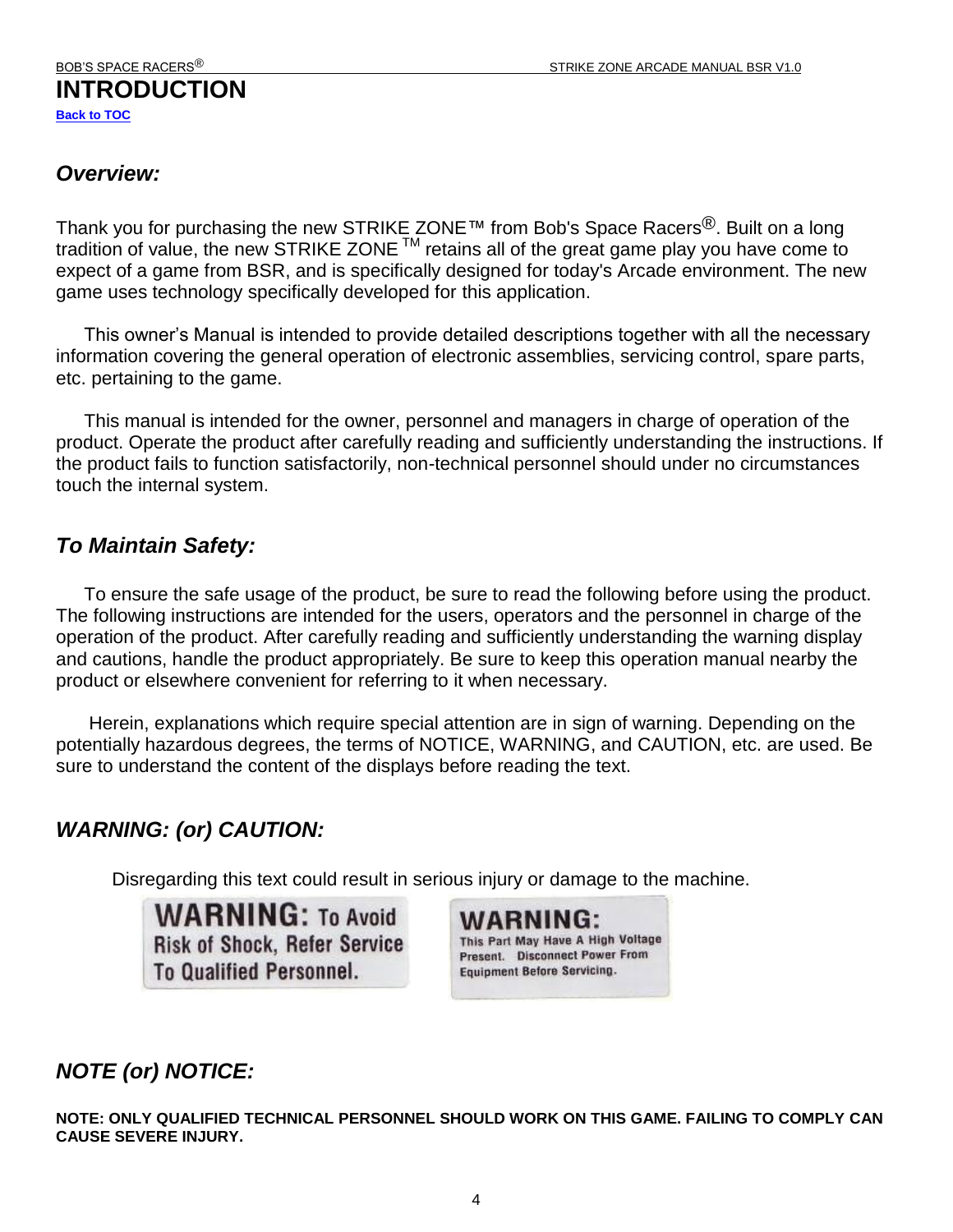# <span id="page-4-0"></span>**IMPORTANT SAFETY INFORMATION:**

**[Back to TOC](#page-0-0)**

**WARNING: Unplug the game from the AC wall receptacle when servicing this product. Failure to do so could result in serious injury to yourself or others.**

Use only a GROUNDED AC receptacle. Failure to do so could result in improper operation or damage to the game and could void your warranty. If you are unsure that your AC receptacle is properly grounded, have a qualified electrician perform this check for you.

Always be sure power to the game is turned off when doing even routine maintenance. Otherwise, moving parts could activate unexpectedly causing injury.

This product is heavy, necessitated by the design. When moving this game, be sure you have adequate help. Use a suitable dolly or hand truck where practical. Use back support when needed.

# <span id="page-4-1"></span>**SET UP:**

**[Back to TOC](#page-0-0)**

1. Be sure that the game is on a level surface. If the game is rocking on the floor adjust the legs to remove the rocking of the game.

2. Be sure to plug the game into the proper A.C. GROUNDED receptacle. Do not use long extension cords unless absolutely necessary and if so, be sure it is a heavy duty cord of at least 16 Ga. and no longer than 20 ft. Check the label on the back of the game to make sure the power requirements of the game match that of your location.

3. Turn the game on and check to be sure there are no unusual sounds and that everything appears to be working correctly.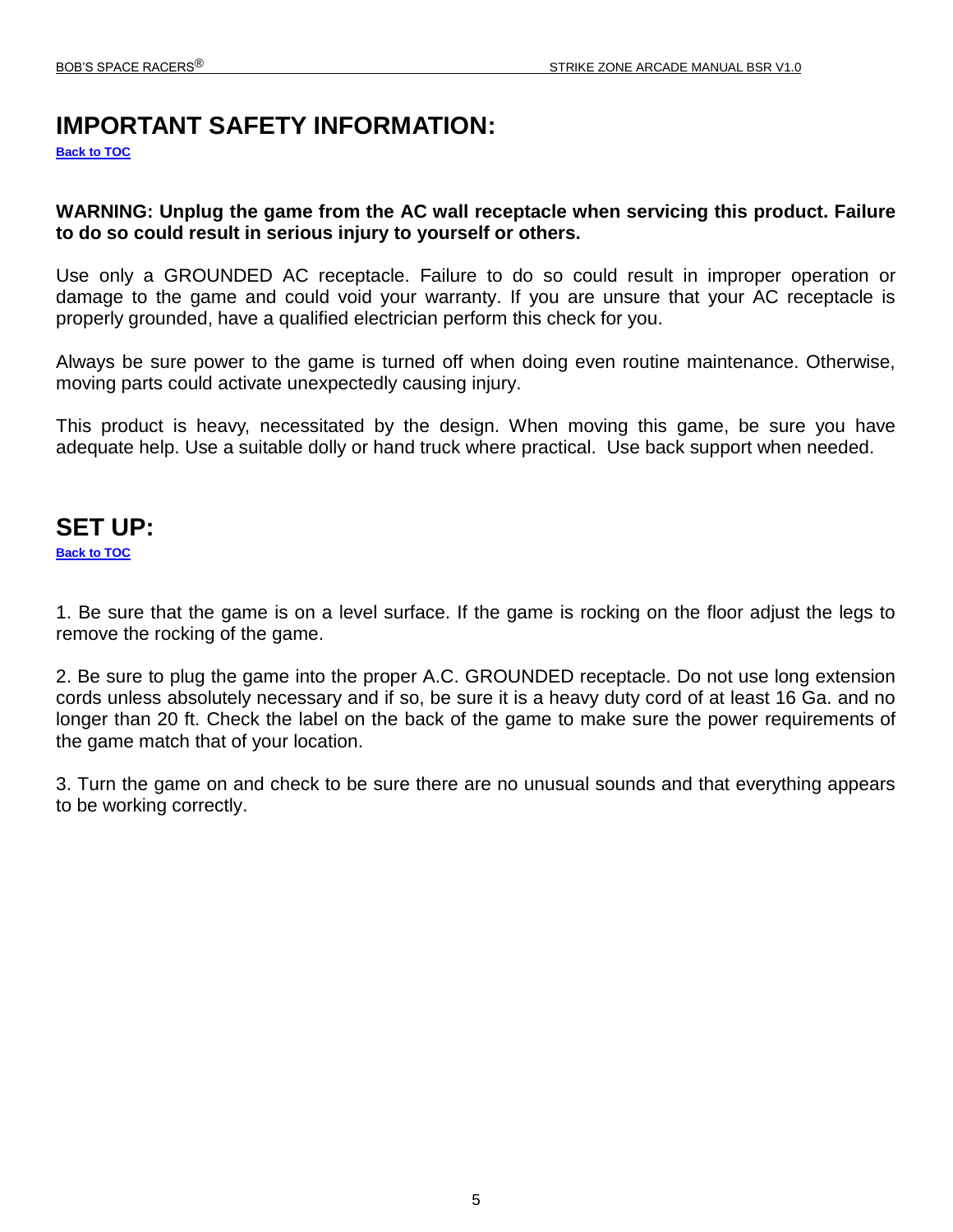# <span id="page-5-0"></span>**PACKAGE CONTENTS**

#### **[Back to TOC](#page-0-0)**

### **Game Unit Accessories**

| No.                     | <b>Description</b>                 | <b>Specs</b>                  | Qty          | <b>Picture</b> | <b>Note</b>                       |
|-------------------------|------------------------------------|-------------------------------|--------------|----------------|-----------------------------------|
| $\mathbf 1$             | <b>Power Cord</b>                  | 10A/250V 1.8m                 | $\mathbf 1$  |                |                                   |
| $\mathbf 2$             | <b>Fuse</b>                        | 6.3 A/250V Φ5-<br><b>20MM</b> | $\mathbf 1$  |                | <b>220V</b>                       |
| $\mathbf{3}$            | <b>Manual</b>                      |                               | $\mathbf 1$  |                |                                   |
| $\overline{\mathbf{4}}$ |                                    | X919                          | $\mathbf{2}$ |                | <b>Front and Back Door</b><br>Key |
|                         | Key                                | X818                          | 1            |                | <b>Coin Box Key</b>               |
| $\overline{\mathbf{5}}$ | <b>Ball</b>                        |                               | 55           |                |                                   |
| $\bf 6$                 | <b>Motor Ball Wheel</b>            |                               | $\mathbf 2$  |                |                                   |
| $\overline{7}$          | <b>Light Ring</b><br><b>Sensor</b> |                               | $\mathbf{2}$ |                |                                   |
| 8                       | <b>Gun Net</b>                     |                               | $\mathbf{1}$ | Nothing 1      |                                   |
| $\boldsymbol{9}$        | <b>Socket Head</b><br>Wrench       | 3mm                           | $\mathbf 1$  |                |                                   |
| 10                      | <b>Various Light</b><br>Ring LED's |                               | 12           |                |                                   |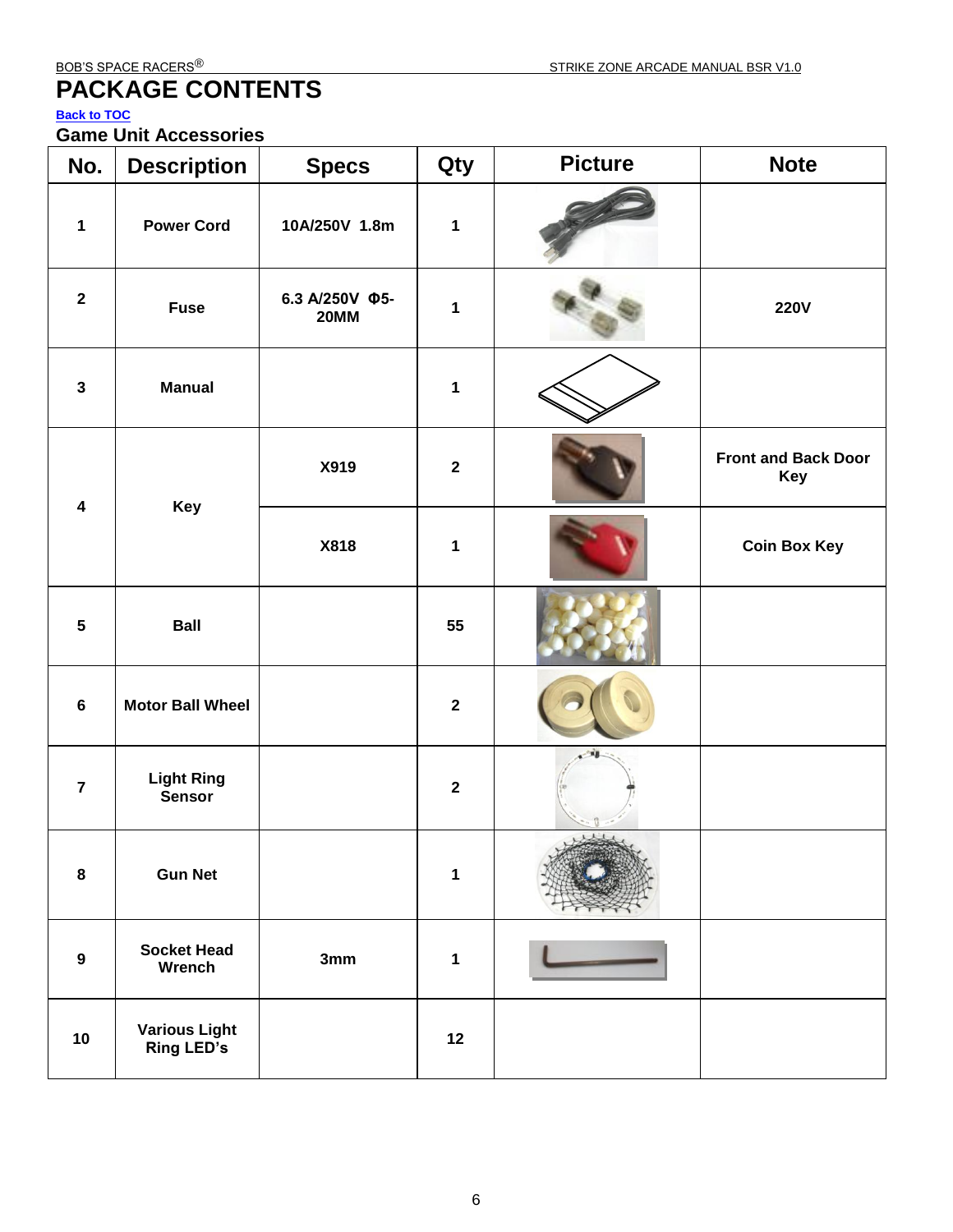<span id="page-6-0"></span>**[Back to TOC](#page-0-0)**

# **ATTENTION**

**●For indoor use only!**

Check the parts list before installation. Verify that all parts that have been received and are in good condition.

# <span id="page-6-1"></span>*Play zone (Operation Zone):*

This machine requires space for playing the game. Be sure to leave enough space when installing the machine.

# **WARNING**

- **Be sure to check the Electrical Specifications.** Ensure that this product is compatible with your location's power supply, voltage and frequency requirement. A plate describing Electrical Specifications is attached to the product. Noncompliance with the Electrical Specifications can cause a fire and electric shock.
- Putting many loads on one electrical outlet can cause generation of heat and a fire resulting from overload.

<span id="page-6-2"></span>*Locations to avoid:*

# A **NOTICE**

**The machine is designed for indoor use only. Never install this machine outdoors or in any of the following:** 

- Locations exposed to direct sunlight
- Locations subject to rain or water leakage.
- Unstable locations or locations subject to vibration.
- Dusty, hot, or damp locations.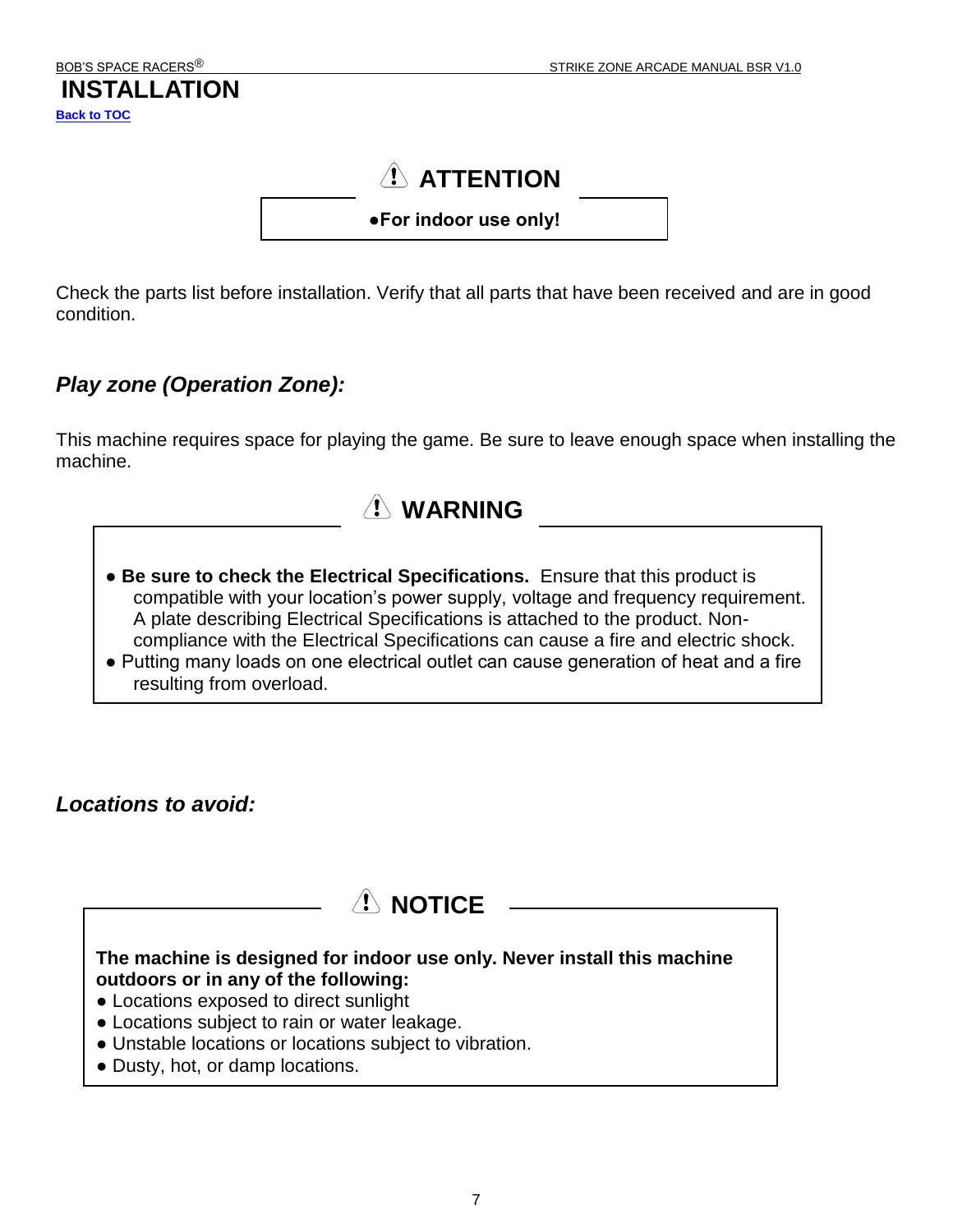# <span id="page-7-0"></span>**GAME LEVELING:**

#### **[Back to TOC](#page-0-0)**

Install this machine on a flat surface. Adjust levelers to lift the legs and level game.

Make sure that the machine is level with the floor. If the machine is not level, the game may not play well.



# **WARNING**

- Disconnect game power before moving  $\bullet$
- Make sure all wheels are intact. Replace any wheels that are damaged or broken before moving the game.
- When moving the game, **DO NOT** slide the game across the floor
- Ensure the game is level before connecting the power  $\bullet$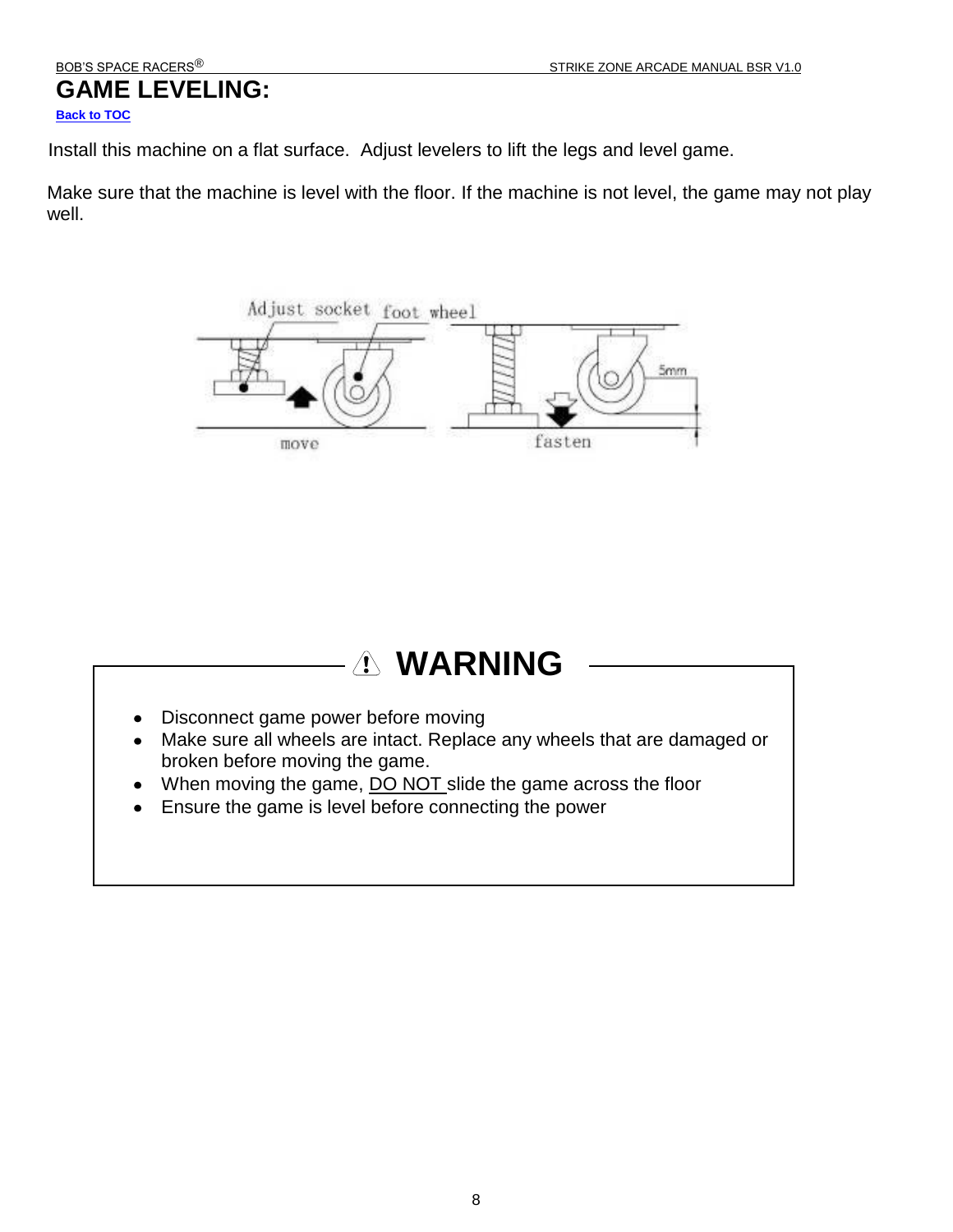**[Back to TOC](#page-0-0)**

<span id="page-8-0"></span>



● **Do not put heavy items on power cord.**



● **Hold the power plug instead of the wire to draw the power cord out of the socket.**



● **Do not touch the power plug with wet hands.**



- **Do not draw or twist the cord or near a heat source.**
- Do not place the cord where the player can easily trip over or come in contact with it.



**● Operate this game with the correct power and fuse configuration.** *(The machine's supply Voltage is 110VAC, please refer to the label on the machine, connect the actual supply voltage, if not, it can cause an electric shock or malfunction.)*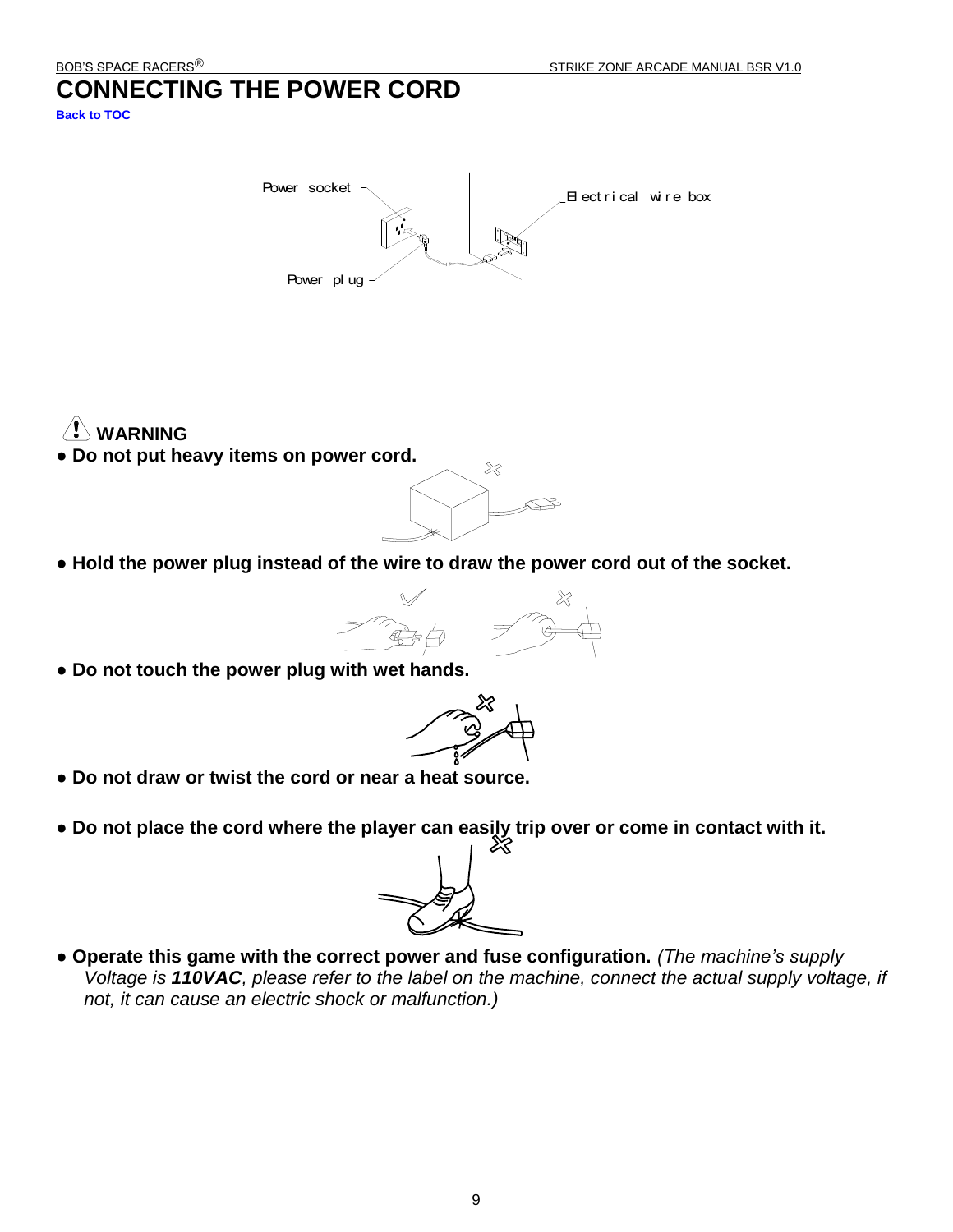### <span id="page-9-0"></span>**INSTRUCTION FOR PLAY [Back to TOC](#page-0-0)**

- 
- 1. Insert coin(s), the game starts.
- 2. When the game play starts, aim your gun at the lighted targets. The gun will fire automatically.
- 3. Tickets will be awarded for each game play.
- 4. Bonus Tickets are awarded for beating the high score and the bonus score.

# <span id="page-9-1"></span>**OPTION SETTINGS**

<span id="page-9-2"></span>**[Back to TOC](#page-0-0)**

# *Coins per Game, Bonus Start Value, Hit Bonus Points*

| Item               | content                 |            |                |            | SW <sub>1</sub> |            |     |            |     |
|--------------------|-------------------------|------------|----------------|------------|-----------------|------------|-----|------------|-----|
|                    |                         | 1          | $\overline{2}$ | 3          | 4               | 5          | 6   | 7          | 8   |
|                    | 1                       | on         | on             |            |                 |            |     |            |     |
| Insert coin        | $\overline{\mathbf{2}}$ | <b>OFF</b> | ON             |            |                 |            |     |            |     |
| (coin/game)        | 3                       | on         | off            |            |                 |            |     |            |     |
|                    | $\overline{4}$          | off        | off            |            |                 |            |     |            |     |
|                    | $\overline{0}$          |            |                | on         | on              |            |     |            |     |
| <b>Bonus</b>       | 10                      |            |                | <b>OFF</b> | ON              |            |     |            |     |
| <b>Start Value</b> | 25                      |            |                | on         | off             |            |     |            |     |
|                    | 50                      |            |                | off        | off             |            |     |            |     |
|                    | 250                     |            |                |            |                 | on         | on  | on         | on  |
|                    | 300                     |            |                |            |                 | off        | on  | on         | on  |
|                    | 350                     |            |                |            |                 | on         | off | on         | on  |
|                    | 400                     |            |                |            |                 | off        | off | on         | on  |
|                    | 450                     |            |                |            |                 | on         | on  | off        | on  |
| <b>Hit Bonus</b>   | 500                     |            |                |            |                 | <b>OFF</b> | ON  | <b>OFF</b> | ON  |
| Points             | 550                     |            |                |            |                 | on         | off | off        | on  |
|                    | 600                     |            |                |            |                 | off        | off | off        | on  |
|                    | 650                     |            |                |            |                 | on         | on  | on         | off |
|                    | 700                     |            |                |            |                 | off        | on  | on         | off |
|                    | 750                     |            |                |            |                 | on         | off | on         | off |
|                    | 800                     |            |                |            |                 | off        | off | on         | off |
|                    | 850                     |            |                |            |                 | on         | on  | off        | off |
|                    | 900                     |            |                |            |                 | off        | on  | off        | off |
|                    | 1000                    |            |                |            |                 | on         | off | off        | off |
|                    | 1200                    |            |                |            |                 | off        | off | off        | off |

As of 5/11/2011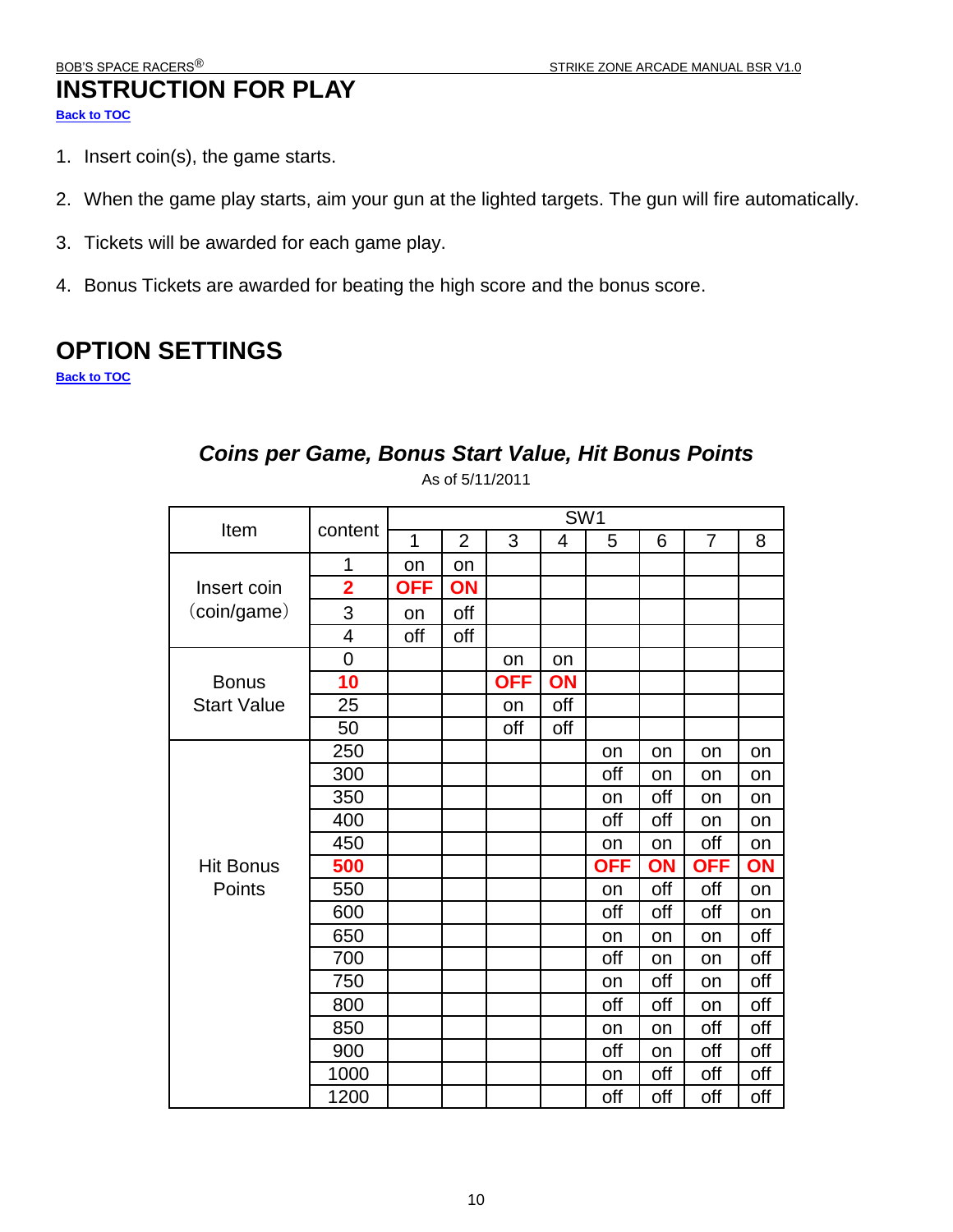<span id="page-10-0"></span>

| Item             | Content      |             |                |     | SW <sub>2</sub> |     |            |                |     |
|------------------|--------------|-------------|----------------|-----|-----------------|-----|------------|----------------|-----|
|                  |              | $\mathbf 1$ | $\overline{2}$ | 3   | 4               | 5   | 6          | $\overline{7}$ | 8   |
|                  | 18           | on          | on             | on  |                 |     |            |                |     |
|                  | 20           | off         | on             | on  |                 |     |            |                |     |
|                  | 22           | on          | off            | on  |                 |     |            |                |     |
| <b>Game Time</b> | 24           | <b>OFF</b>  | <b>OFF</b>     | ON  |                 |     |            |                |     |
|                  | 26           | on          | on             | off |                 |     |            |                |     |
|                  | 28           | off         | on             | off |                 |     |            |                |     |
|                  | 30           | on          | off            | off |                 |     |            |                |     |
|                  | 60           | off         | off            | off |                 |     |            |                |     |
|                  | 5            |             |                |     | on              | on  | on         | on             |     |
|                  | 10           |             |                |     | off             | on  | on         | on             |     |
|                  | 15           |             |                |     | on              | off | on         | on             |     |
|                  | 20           |             |                |     | off             | off | on         | on             |     |
|                  | 25           |             |                |     | on              | on  | off        | on             |     |
| Payout           | 30           |             |                |     | <b>OFF</b>      | ON  | <b>OFF</b> | ON             |     |
| (score/          | 35           |             |                |     | on              | off | off        | on             |     |
| ticket)          | 40           |             |                |     | off             | off | off        | on             |     |
|                  | 45           |             |                |     | on              | on  | on         | off            |     |
|                  | 50           |             |                |     | off             | on  | on         | off            |     |
|                  | 55           |             |                |     | on              | off | on         | off            |     |
|                  | 60           |             |                |     | off             | off | on         | off            |     |
|                  | 65           |             |                |     | on              | on  | off        | off            |     |
|                  | 70           |             |                |     | off             | on  | off        | off            |     |
|                  | 75           |             |                |     | on              | off | off        | off            |     |
|                  | no<br>payout |             |                |     | off             | off | off        | off            |     |
| Demonstrate      | <b>Demo</b>  |             |                |     |                 |     |            |                | ON  |
| and music        | <b>Music</b> |             |                |     |                 |     |            |                | off |

# *Game Time, Payout Score / Ticket, Demo / Music*

As of 5/11/2011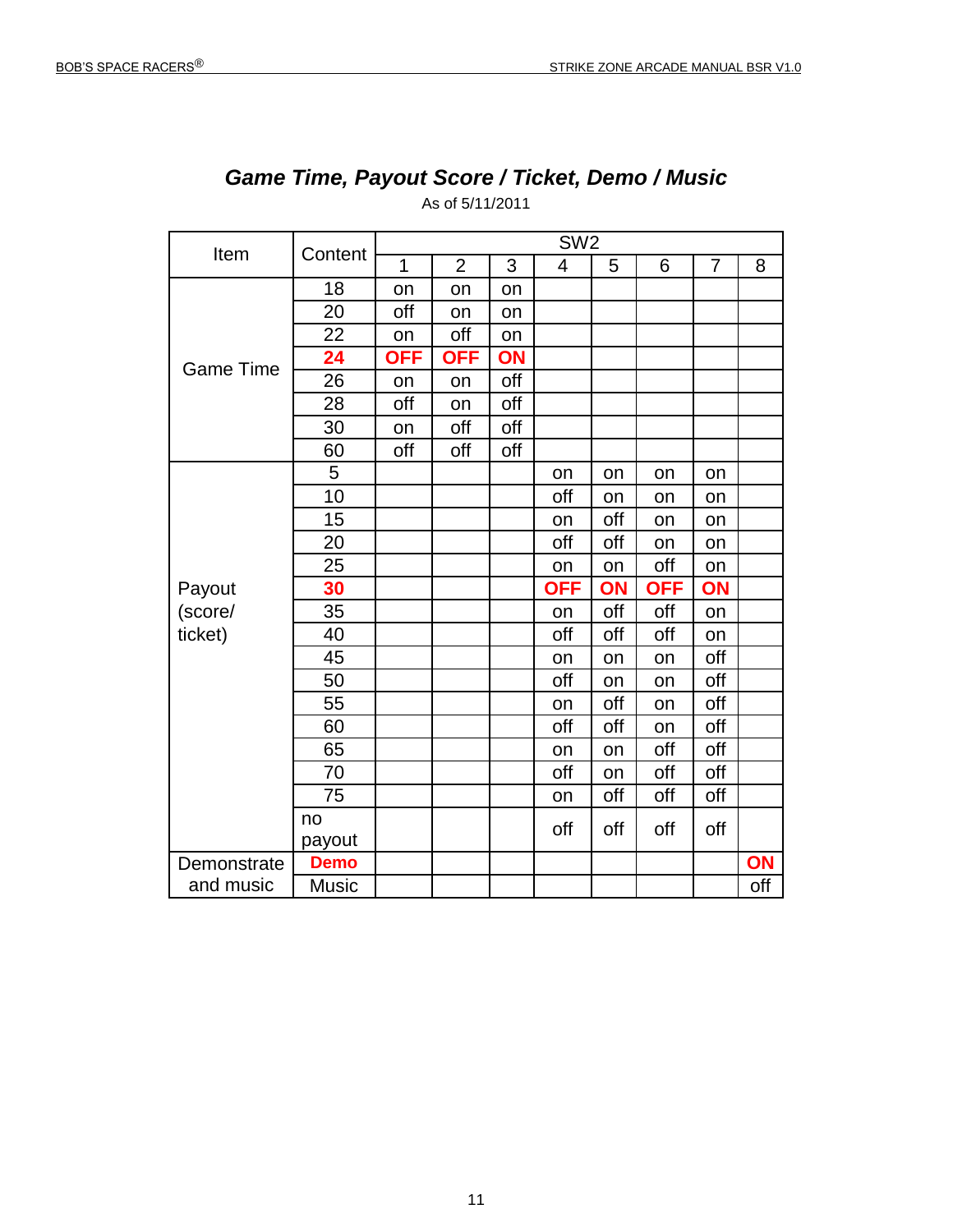| Item              | Content          |             |                |            | SW <sub>3</sub> |            |     |                |     |
|-------------------|------------------|-------------|----------------|------------|-----------------|------------|-----|----------------|-----|
|                   |                  | $\mathbf 1$ | $\overline{2}$ | 3          | $\overline{4}$  | 5          | 6   | $\overline{7}$ | 8   |
|                   | $\boldsymbol{0}$ | ON          | ON             |            |                 |            |     |                |     |
| Mercy             | $\mathbf{1}$     | off         | on             |            |                 |            |     |                |     |
| payout            | $\overline{2}$   | on          | off            |            |                 |            |     |                |     |
|                   | 4                | on          | on             |            |                 |            |     |                |     |
|                   | 0                |             |                | on         | on              |            |     |                |     |
| Maximum           | 100              |             |                | off        | on              |            |     |                |     |
| payout            | 250              |             |                | on         | off             |            |     |                |     |
|                   | 500              |             |                | <b>OFF</b> | <b>OFF</b>      |            |     |                |     |
|                   | $\overline{0}$   |             |                |            |                 | on         | on  |                |     |
| <b>Bonus</b>      | $\mathbf{1}$     |             |                |            |                 | <b>OFF</b> | ON  |                |     |
| increase          | $\overline{2}$   |             |                |            |                 | on         | off |                |     |
|                   | 3                |             |                |            |                 | off        | off |                |     |
|                   | easy             |             |                |            |                 |            |     | on             | on  |
|                   | <b>MEDIUM</b>    |             |                |            |                 |            |     | <b>OFF</b>     | ON  |
| <b>Difficulty</b> | hard             |             |                |            |                 |            |     | on             | off |
|                   | extremely        |             |                |            |                 |            |     | off            | off |

# <span id="page-11-0"></span>*Mercy Payout, Maximum Payout, Bonus Increase, Difficulty* As of 5/11/2011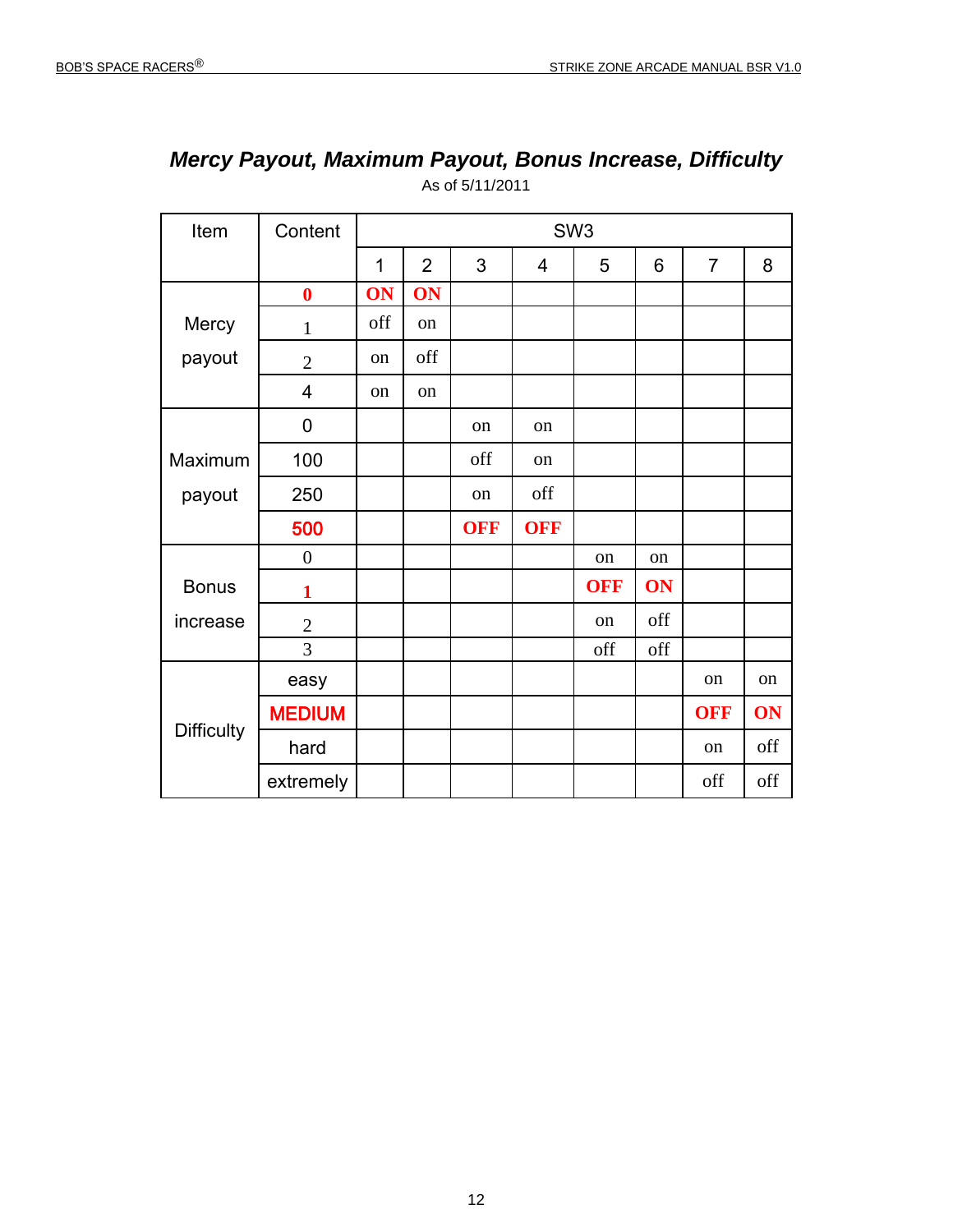<span id="page-12-0"></span>

| Item        | Content            |     |     | SW4        |   |   |   |                |   |
|-------------|--------------------|-----|-----|------------|---|---|---|----------------|---|
|             |                    | 1   | 2   | 3          | 4 | 5 | 6 | $\overline{7}$ | 8 |
|             |                    | ON  | ON  |            |   |   |   |                |   |
| Point       | <b>Not</b><br>Used | Off | on  |            |   |   |   |                |   |
| Group       | <b>Not</b><br>Used | on  | off |            |   |   |   |                |   |
|             | <b>Not</b><br>Used | off | off |            |   |   |   |                |   |
|             | yes                |     |     | on         |   |   |   |                |   |
| <b>Test</b> | <b>NO</b>          |     |     | <b>OFF</b> |   |   |   |                |   |

# *Point Group, Test*

As of 5/11/2011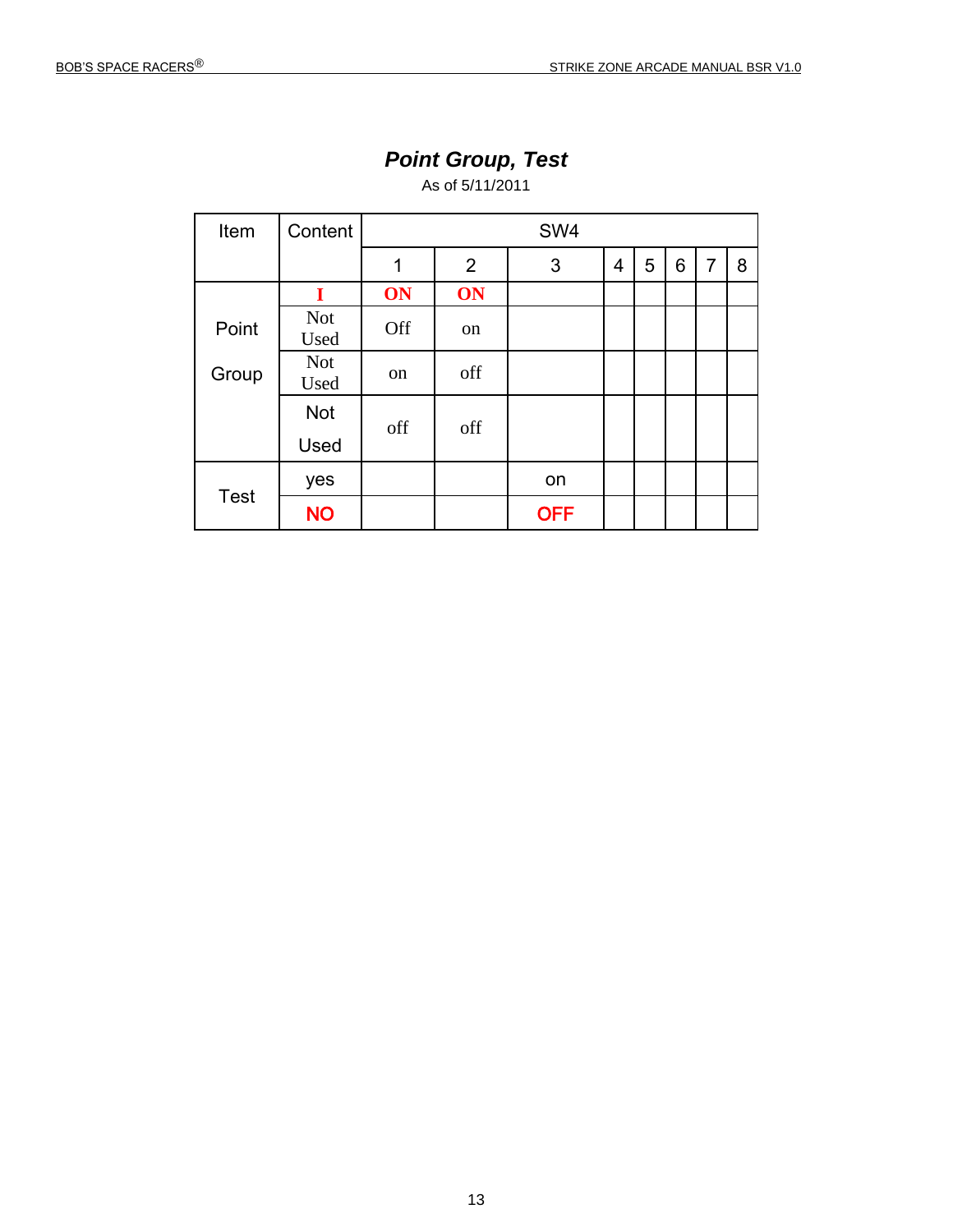# <span id="page-13-0"></span>**MAINTENANCE AND INSPECTION**

**[Back to TOC](#page-0-0)**

### <span id="page-13-1"></span>*Maintenance:*

Due to the design of the machine, very little periodic maintenance is required.

Start the game and verify the correct operation before putting the game into everyday operations.

Clean the surface of the game as needed.

After about a month of game operation, check to be sure all parts are secure and in proper working order.

#### **1. Remove power before servicing game.**

To avoid a short circuit, the power must be removed before touching the inside of the game.

#### **2. Choose the appropriate replacement parts.**

Using the wrong parts could lead to malfunction or damage to the game and components.

#### **3. Do not substitute or change equipment, without authorization.**

Doing so could lead to a short circuit and machine malfunction, or fire.

#### **4. Do not put containers of water, cups or soda cans on the machine. In addition, chemicals or heavy items should not be allowed around the game.**

The spill could cause a short circuit. Falling items could injure people or destroy the machine.

## <span id="page-13-2"></span>*Cleaning:*

CLEANING - Clean the outer surfaces of the game with a commercial spray type cleaner. DO NOT however, use glass cleaner or commercial sprays on the marquee graphic panel. Use a good quality spray type furniture polish to keep the game looking good.

Vacuum the inside of the game occasionally to help keep the dust and ticket debris off of all the optical sensors.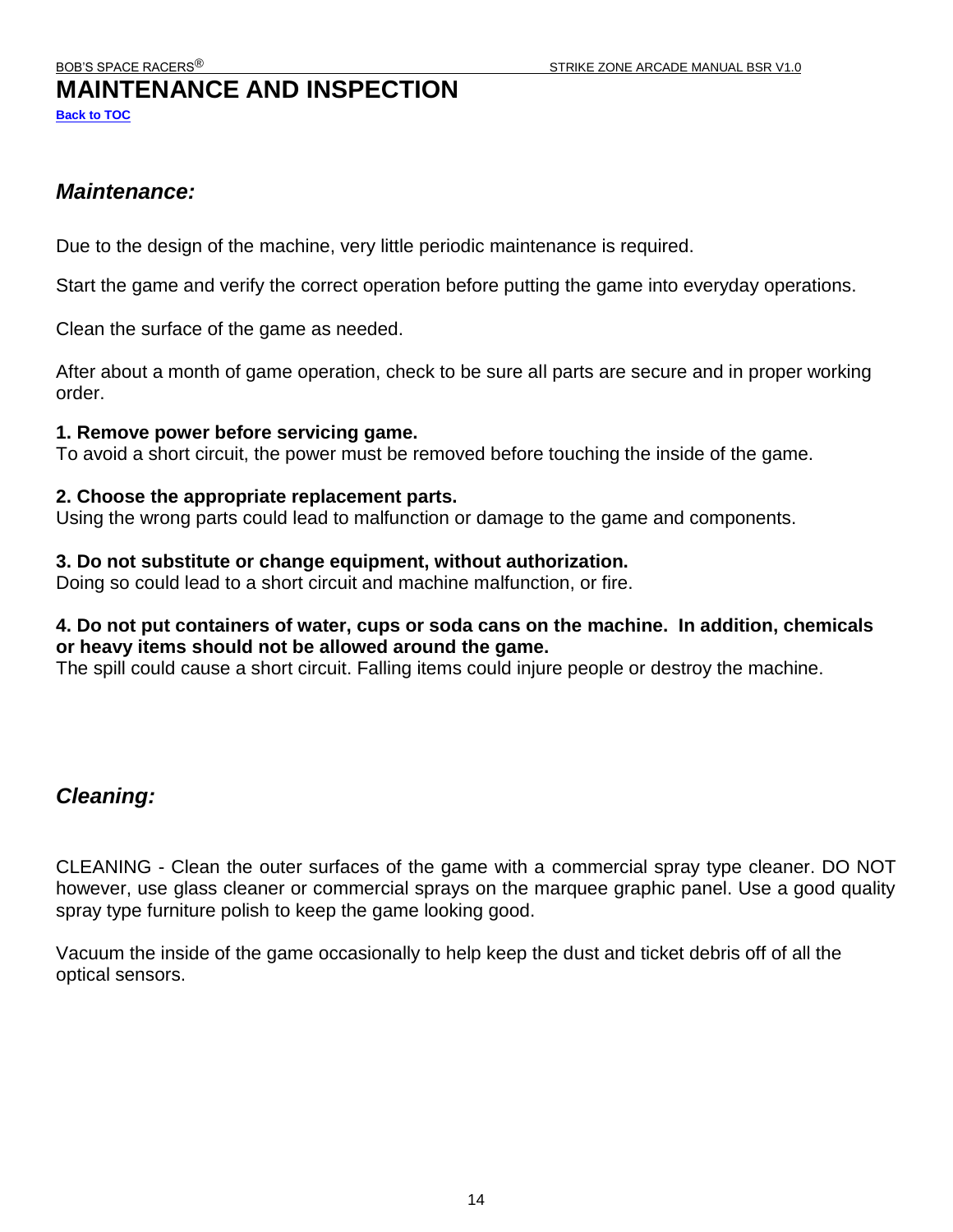<span id="page-14-0"></span>

# **GOB'S SPACE RACERS<sup>®</sup><br>GAME LAYOUT**

**[Back to TOC](#page-0-0)**

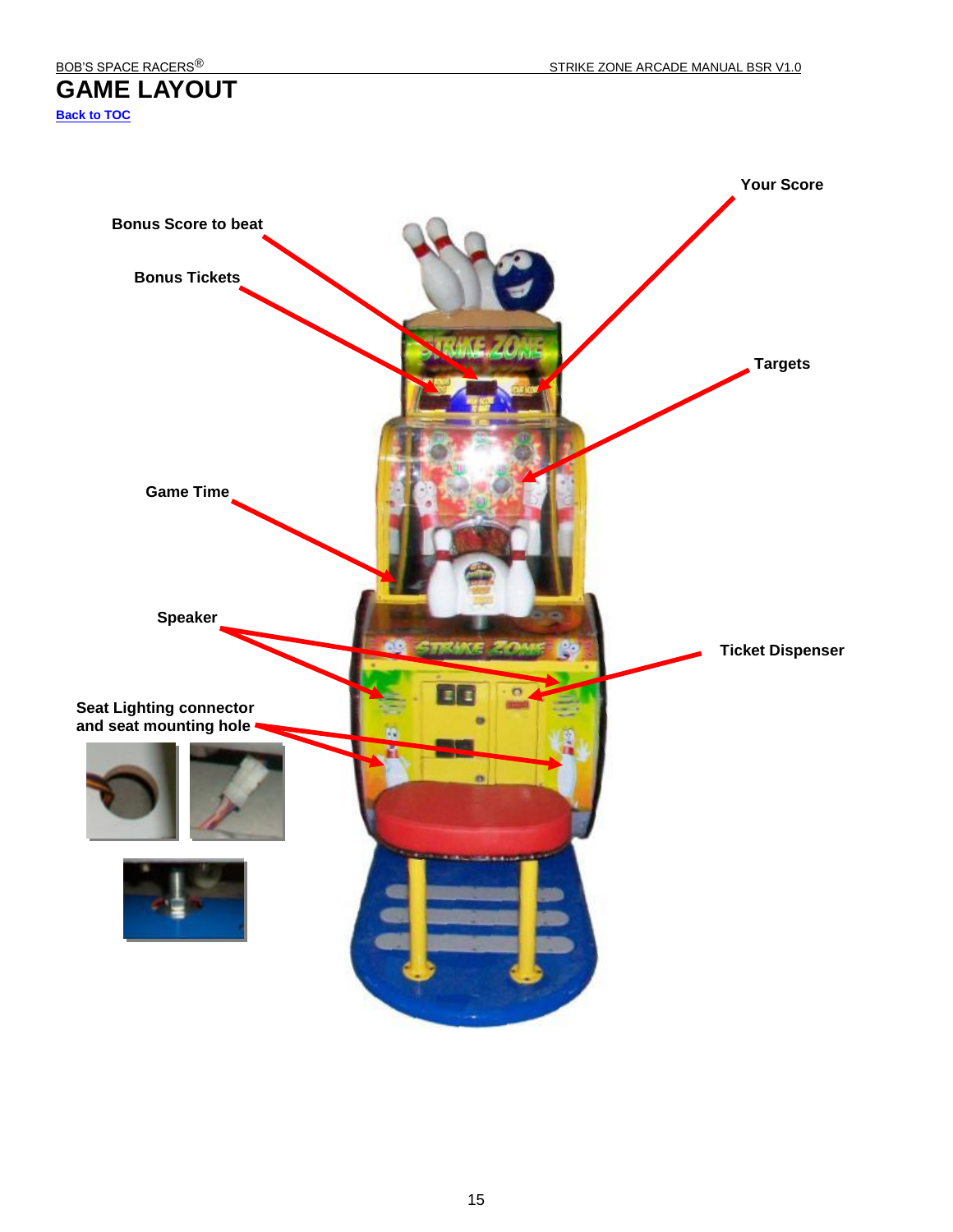# <span id="page-15-0"></span>**TROUBLESHOOTING**

**[Back to TOC](#page-0-0)**

# **WARNING**

For your safety, and to reduce risk of damage to your game read the Important Safety Information on page 5 before attempting any troubleshooting procedure.

# TROUBLESHOOTING PHILOSOPHY

When troubleshooting any product, certain general guidelines should be followed.

1. Always check to be sure that your game is turned on. Be sure that all of the fuses in the game are functional and check to see that the AC voltage is in the proper operating range for your game.

2. Check to be sure that all of the game harnessing is plugged in properly and that all of the pins are firmly seated in the connectors. It is always possible that a harness can be damaged by rough shipping or moving.

3. Check game harnessing to be sure that none of the wires have become or are damaged. Using a handheld multi-meter, check continuity of the wires to make sure they are not broken.

4. Check for obvious damage to the P.C. Boards or electrical components.

5. If you have multiple games or multiple parts on a game, change or exchange the parts and see if the problem goes away or moves to another location. This way you can quickly eliminate certain parts as being the problem with the game.

6. When changing electronic or electrical components, ALWAYS disconnect power by unplugging the game.

7. Test power supplies for the specified voltages to the P.C. Boards and components as shown in the manual.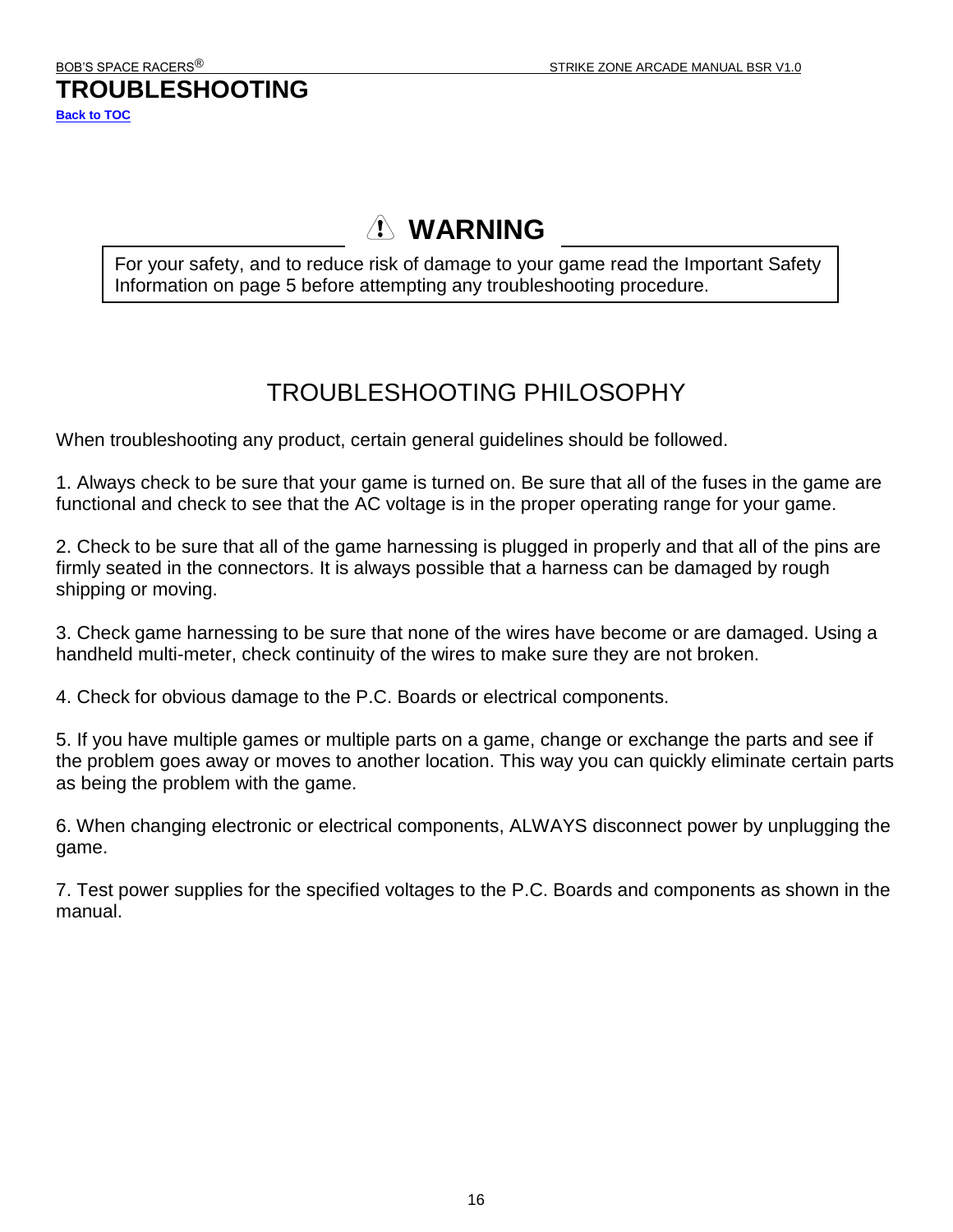# <span id="page-16-0"></span>*General Troubleshooting:*

#### **[Back to TOC](#page-0-0)**

| Symptom                                            | <b>Possible Problem</b>                                                               | <b>Solution</b>                                                                           |
|----------------------------------------------------|---------------------------------------------------------------------------------------|-------------------------------------------------------------------------------------------|
|                                                    | <b>POWER</b>                                                                          | <b>POWER</b>                                                                              |
| Game will not score                                | Power not on switch                                                                   | Check wiring harness for 12 volts on switch                                               |
|                                                    | Sensor output not correct                                                             | Repair / Replace Ring                                                                     |
|                                                    | Signal not getting to mainboard<br>Signal gets to main board but board doesn't see it | Repair / Replace harness<br>Replace mainboard                                             |
| Sound Problems                                     | Low Volume                                                                            | Check Volume Control and adjust as necessary                                              |
| -No sound                                          | Faulty speaker harnessing                                                             | Check connections and/or repair harnessing                                                |
| -Low Sound                                         |                                                                                       |                                                                                           |
| -Intermittent Sound                                | Faulty speaker                                                                        | Check and/or replace speaker                                                              |
|                                                    | Faulty sound board or sound board harnessing                                          | Check connections or Replace Sound Board                                                  |
|                                                    | Faulty Main P.C. Board                                                                | Check and/or repair or replace Main P.C. Board                                            |
|                                                    |                                                                                       |                                                                                           |
| Game does not take or add                          | Coin switch out of adjustment                                                         | Re-bend coin switch wire                                                                  |
| money correctly                                    | Coin mech dirty or improperly adjusted                                                | Clean and adjust mech as necessary                                                        |
|                                                    | Faulty Coin switch                                                                    | Check and/or replace switch                                                               |
|                                                    | Faulty coin switch harness or connector                                               | Check and/or repair harnessing                                                            |
|                                                    | Game improperly programmed                                                            | Check programming options and adjust                                                      |
|                                                    | Faulty Main P.C. Board or component                                                   | Repair and/or replace Main P.C. board                                                     |
|                                                    |                                                                                       |                                                                                           |
| Ticket Dispenser not                               | No tickets in the game                                                                | Refill ticket dispenser                                                                   |
| working properly, or no<br>tickets being dispensed | Tickets jammed in dispenser                                                           | Clear ticket jam                                                                          |
|                                                    | Ticket dispenser sensor blocked with debris                                           | Clean off sensor                                                                          |
|                                                    | Poor connection on the ticket dispenser                                               | Check and/or replace connectors                                                           |
|                                                    | Game improperly programmed                                                            | Check ticket programming options                                                          |
|                                                    | Faulty ticket dispenser                                                               | Replace dispenser                                                                         |
|                                                    | Faulty ticket dispenser harnessing                                                    | Check and/or repair harnessing                                                            |
|                                                    | Faulty Main P.C. Board                                                                | Replace or repair Main P.C. Board                                                         |
|                                                    |                                                                                       |                                                                                           |
| Game will not start.                               | Game power off                                                                        | Check on/off switch and power cord                                                        |
|                                                    | <b>Electrical Power Switch Open</b>                                                   | <b>Close Electrical Power Switch</b>                                                      |
|                                                    | Main fuse blown                                                                       | Check and/or replace fuse as necessary                                                    |
|                                                    | Power Supply problem or failure<br>Faulty P.C. board or component                     | Check Power Supply output, connections, and fuse<br>Repair and/or replace main P.C. board |
|                                                    |                                                                                       |                                                                                           |
| Game stops or is stopped                           | The power connector is disconnected.                                                  | Reconnect the connector securely.                                                         |
| with nothing displayed                             | Possible faulty connection or short circuit.                                          | Check all circuitry for faulty connections or short<br>circuits.                          |

**NOTE: CONTACT YOUR DISTRIBUTOR IF NONE OF THE CASES LISTED IN THIS MANUAL APPLIES TO THE PROBLEM, OR IF THE ACTION LISTED DOES NOT APPEAR TO RESOLVE THE PROBLEM.**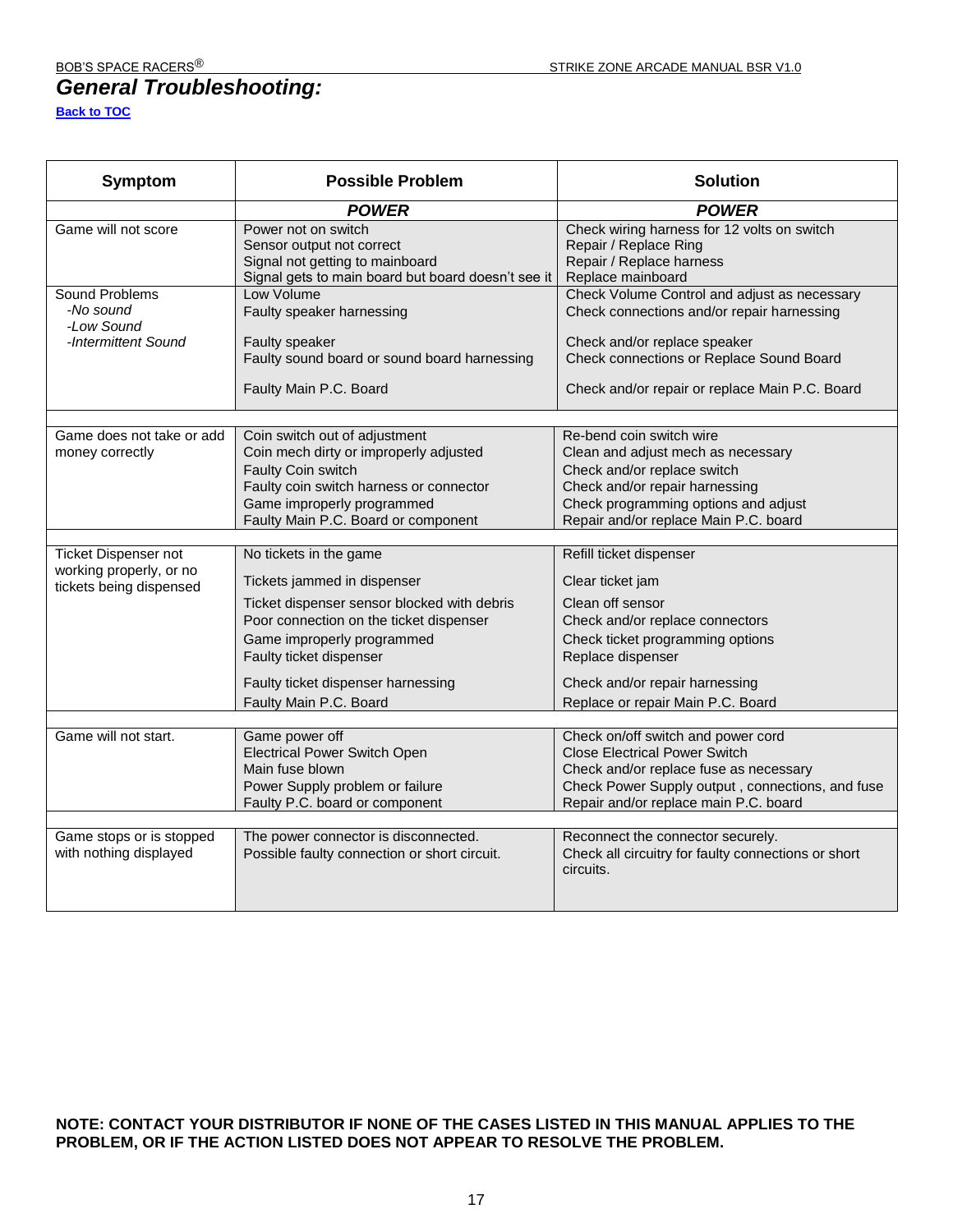# <span id="page-17-0"></span>**SHOOT ADJUSTMENT:**

**[Back to TOC](#page-0-0)**

Remove top assembly on gun

Tighten or loosen screw to adjust shooting strength

Loosen screw to adjust forward and backward shooting range



Worn wheels can cause little or no force applied to the ball. Replace if worn.

# <span id="page-17-1"></span>**PARTS LIST**

**[Back to TOC](#page-0-0)**

| <b>Reference</b><br><b>Number</b> | <b>Part</b><br><b>Number</b> | <b>Description</b>                                | <b>Photo</b> |
|-----------------------------------|------------------------------|---------------------------------------------------|--------------|
| SZ100-001-000                     | M0801100                     | <b>Strike Zone Painted Fiberglass</b><br>Hat Only |              |
| SZ100-001-001                     | A0801100                     | <b>Strike Zone Decal Set Complete</b>             |              |
| SZ100-001-002                     | E0801100                     | 3 Digit Display<br>(High Score)                   |              |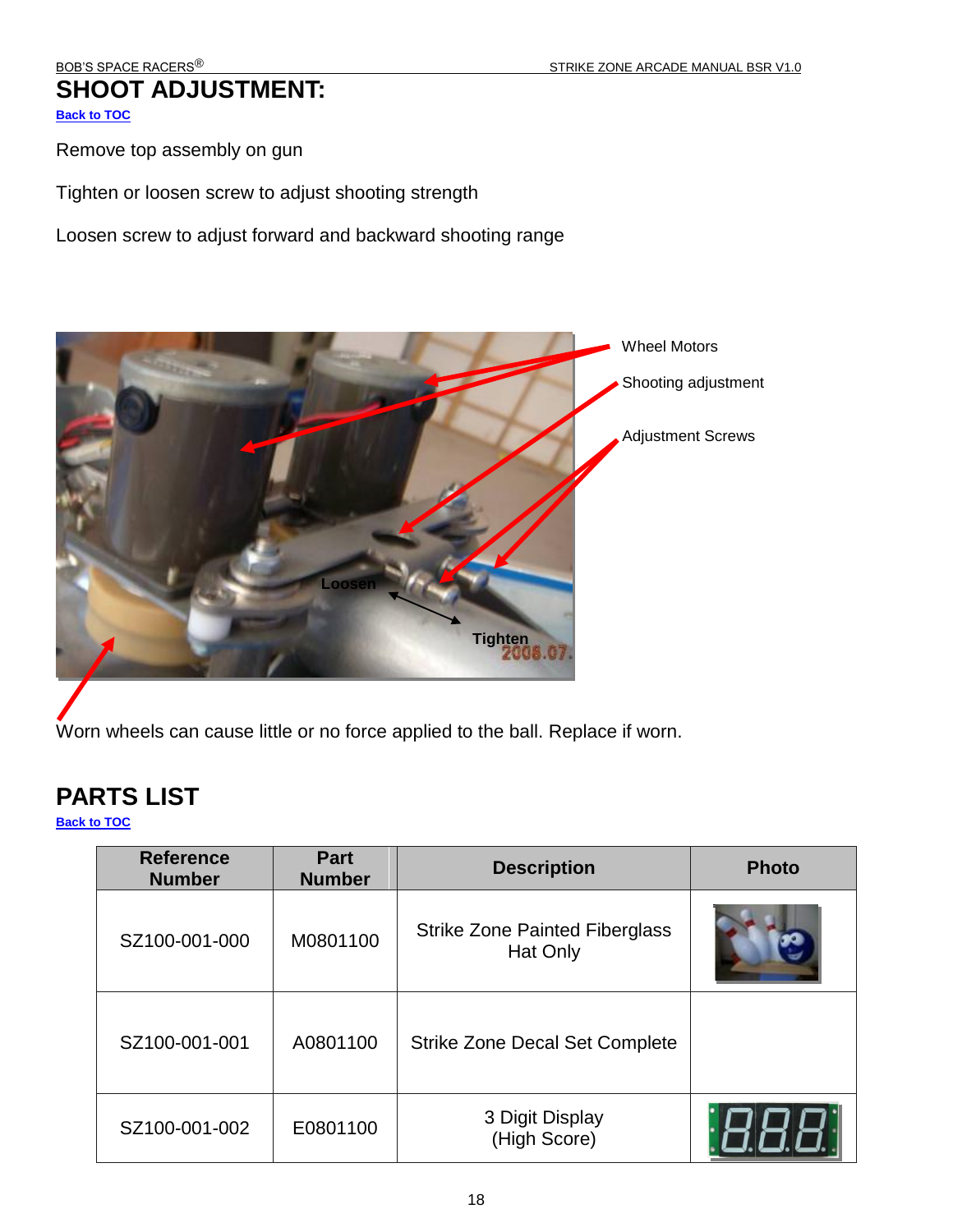|  | <b>BOB'S SPACE RACERS<sup>®</sup></b> |            | STRIKE ZONE ARCADE MANUAL BSR V1.0                    |                     |  |  |
|--|---------------------------------------|------------|-------------------------------------------------------|---------------------|--|--|
|  |                                       |            |                                                       | Top Pins removed    |  |  |
|  | SZ100-001-002                         | E0801100-A | 3 Digit Display<br>(Bonus Tickets / Your Score)       | Bottom Pins removed |  |  |
|  | SZ100-001-003                         | E0801101   | Strike Zone goal circuit board                        |                     |  |  |
|  | SZ100-001-004                         | E0801102   | Goal scoring Rings/LED Rings                          |                     |  |  |
|  | SZ100-001-005                         | M0801101   | Plexiglass cover green ribbons                        |                     |  |  |
|  | SZ100-001-006                         | M0801102   | <b>Seat</b>                                           |                     |  |  |
|  | SZ100-001-007                         | E0801103   | Blue seat pedal LED light                             | <b>LED light</b>    |  |  |
|  | SZ100-001-008                         | E0801104   | Strike Zone Main PCB Set with<br>program              |                     |  |  |
|  | SZ100-001-009                         | E0801105   | <b>Strike Zone small PCB</b><br>(control Auger motor) |                     |  |  |
|  | SZ100-001-010                         | E0801106   | Strike Zone Power Supply #1                           |                     |  |  |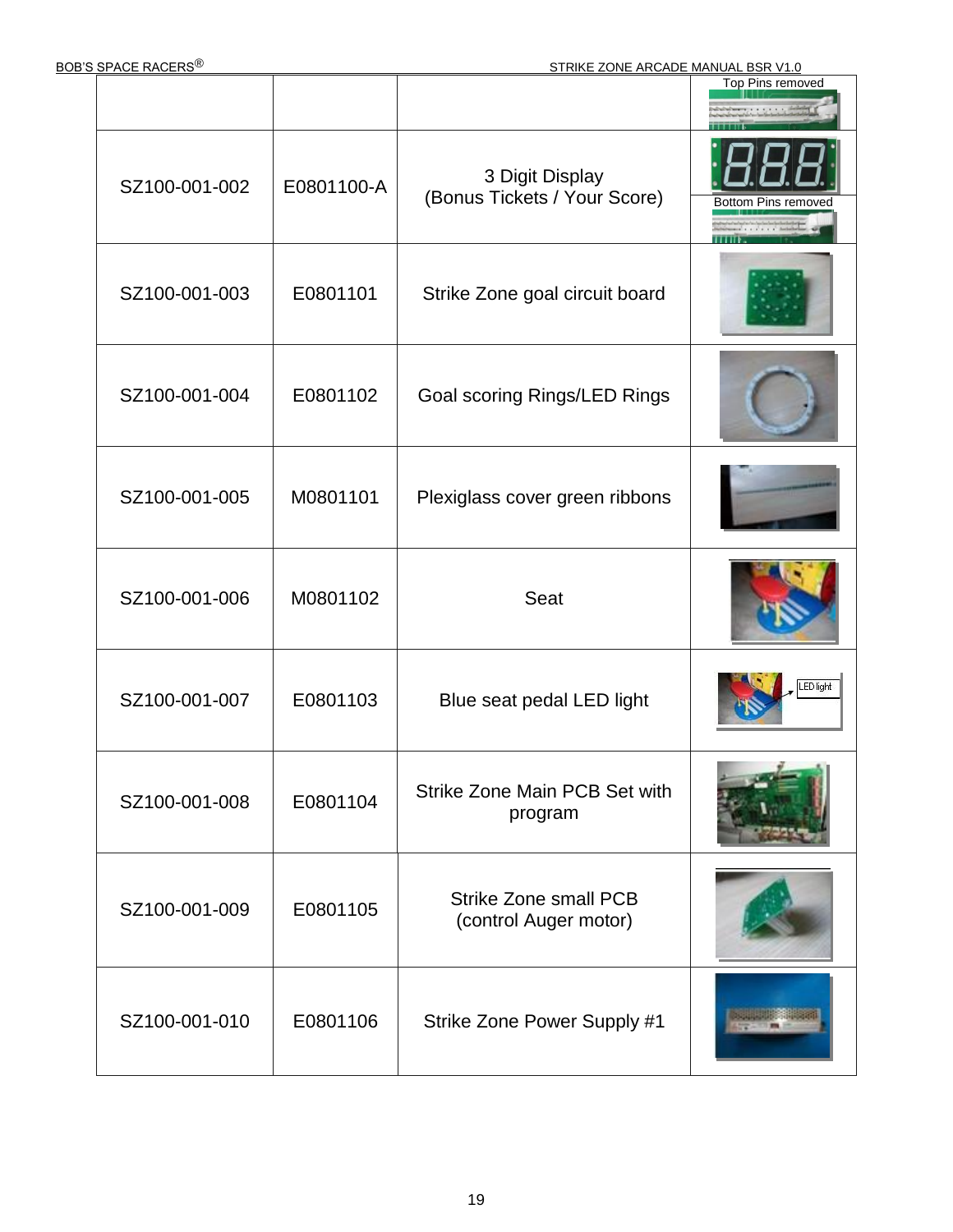| <b>BOB'S SPACE RACERS<sup>®</sup></b> |            | STRIKE ZONE ARCADE MANUAL BSR V1.0                    |                         |  |  |
|---------------------------------------|------------|-------------------------------------------------------|-------------------------|--|--|
| SZ100-001-011                         | E0801107   | Strike Zone Power Supply #2                           |                         |  |  |
| SZ100-001-012                         | E0801108   | <b>Gun Motor</b>                                      |                         |  |  |
| SZ100-001-013                         | E0801109   | Gun Motor Brush Repair Kit                            |                         |  |  |
| SZ100-001-014                         | E0801110   | <b>LED light Around seat</b>                          | ED light around<br>seat |  |  |
| SZ100-001-015                         | M0801103   | <b>Gun Motor Wheel Sets and</b><br>adjustment Springs |                         |  |  |
| SZ100-001-016                         | M0801104   | <b>Complete Gun Assembly</b>                          |                         |  |  |
| SZ100-001-016                         | <b>TBD</b> | <b>Gun Mech Assembly only</b>                         |                         |  |  |
| SZ100-001-018                         | E0801111   | <b>Mechanical Coin Mech</b>                           |                         |  |  |
| SZ100-001-019                         | E0801112   | Complete Cash Box Door<br>Assembly                    |                         |  |  |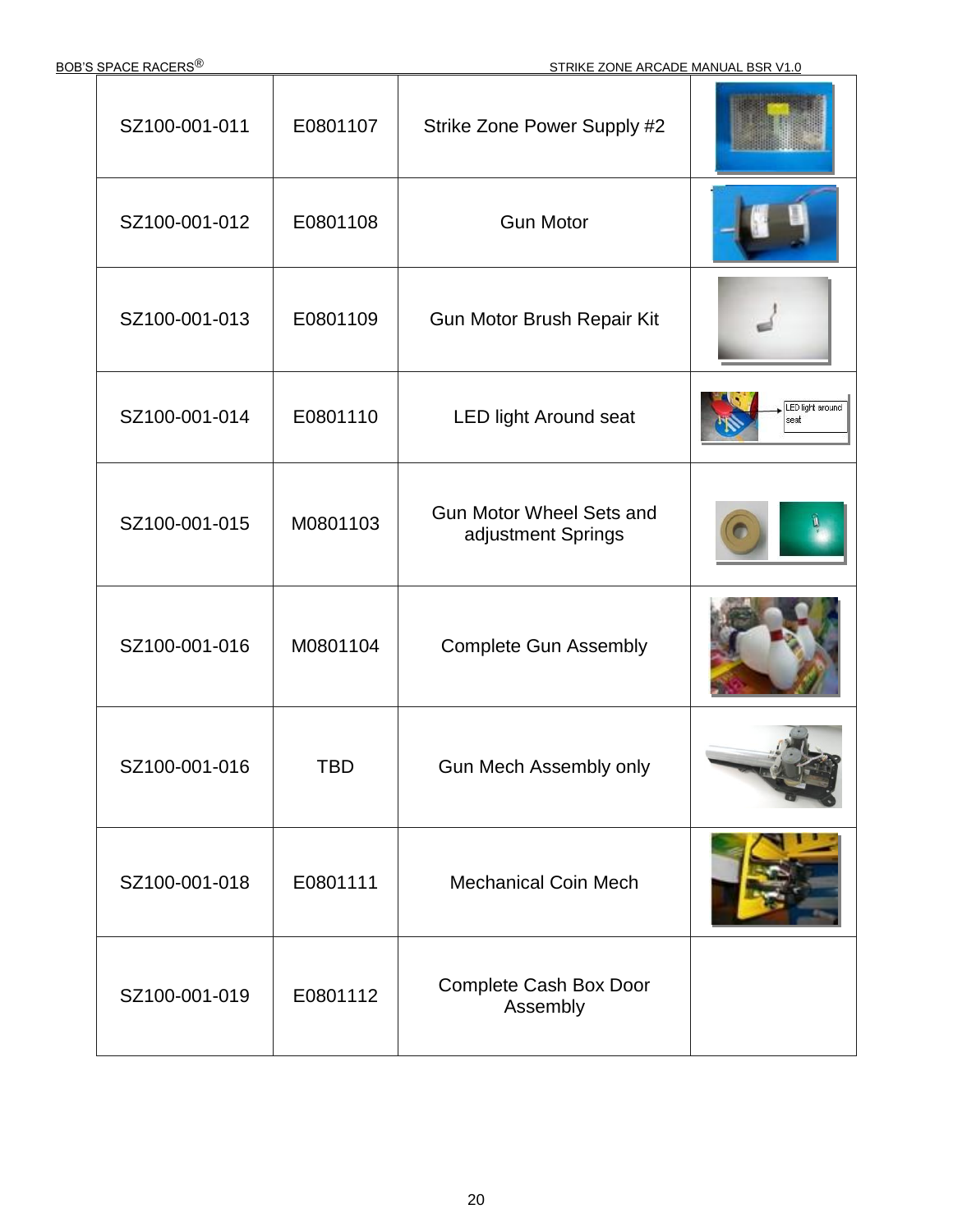| SZ100-001-020 | E0801113 | Complete Ticket Mech assembly                                |                   |
|---------------|----------|--------------------------------------------------------------|-------------------|
| SZ100-001-021 | CX801101 | <b>Plex Shield Front</b>                                     | Image Coming Soon |
| SZ100-001-022 | CX801102 | <b>Plex Shield Left</b>                                      | Image Coming Soon |
| SZ100-001-023 | CX801103 | <b>Plex Shield Right</b>                                     | Image Coming Soon |
| SZ100-001-024 | CX801104 | Plex Ball Stop Background                                    | Image Coming Soon |
| SZ100-001-025 | CX801105 | <b>Plex Ball Stop Shield</b>                                 | Image Coming Soon |
| SZ100-001-026 | N/A      | For Future Use                                               | ****              |
| SZ100-001-027 | E0801114 | Connector and Pin Set for Each<br>Game                       |                   |
| SZ100-001-028 | H0801100 | <b>Fastener Set for Each Game</b>                            |                   |
| SZ100-001-029 | E0801115 | <b>Ticket Coin Meter Set with</b><br><b>Labels and Wires</b> |                   |
| SZ100-001-030 | M0801105 | <b>Plexiglass Ball Shield</b>                                | plexiglass shield |
| SZ100-001-031 | M0801106 | Replacement Ball Set Qty of<br>Balls (one set 55 pcs)        |                   |
| SZ100-001-032 | M0801107 | <b>Fiberglass Gun Cover Shell</b>                            |                   |
| SZ100-001-033 | M0801108 | <b>Gun Deck Plexiglass Cover</b>                             |                   |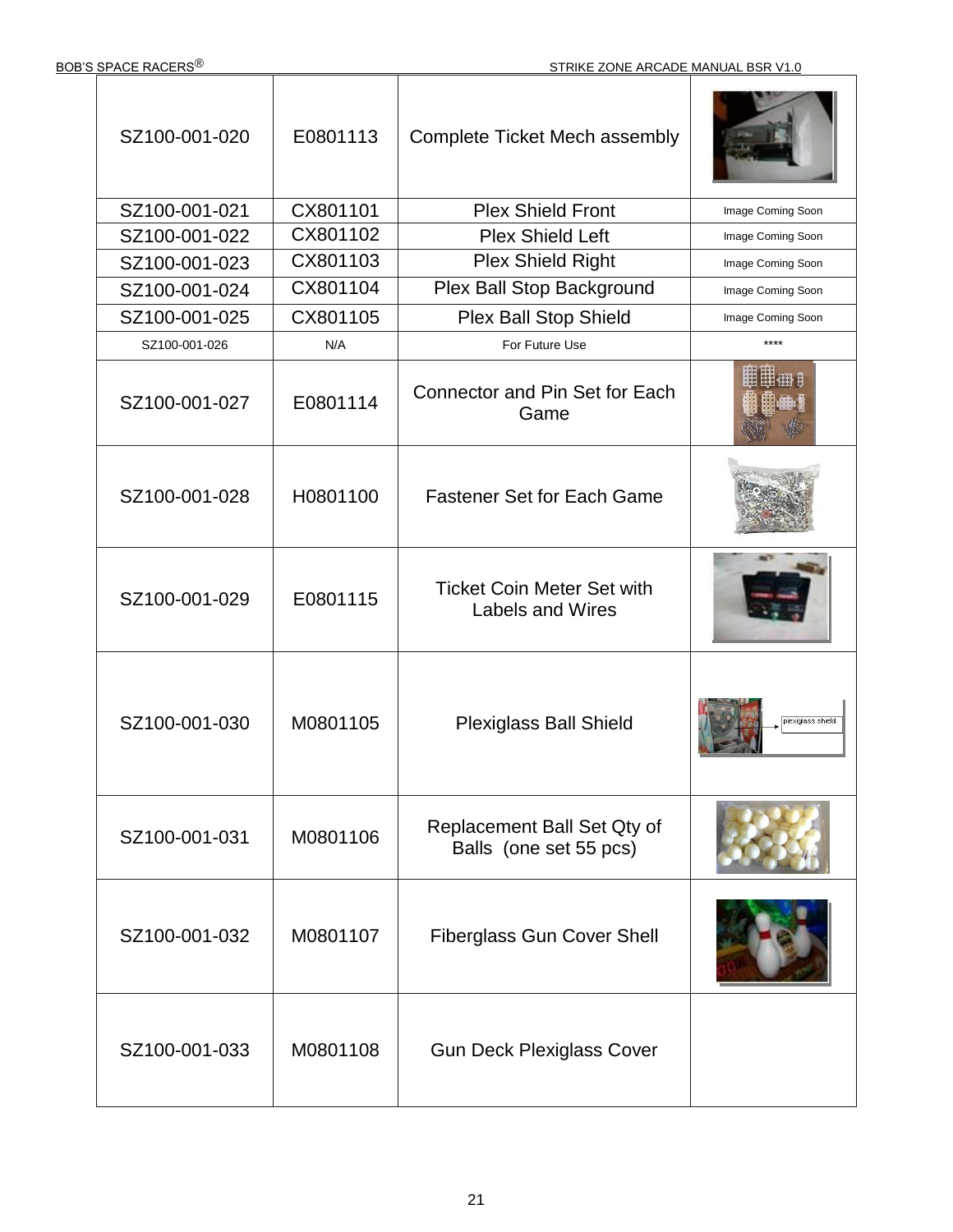| SZ100-001-034 | A0801101   | <b>Gun Set of Decals</b>                  |  |
|---------------|------------|-------------------------------------------|--|
| SZ100-001-035 | M0801109   | <b>Gun Net</b>                            |  |
| SZ100-001-055 | M0801116   | Plexiglass net circle                     |  |
| SZ100-001-037 | E0801116   | <b>Gun Wiring Harness Robotic</b><br>Wire |  |
| SZ100-001-038 | <b>TBD</b> | <b>Gun Mount</b>                          |  |
| SZ100-001-039 | M0801110   | Gun Bushings Polyurethan Stops<br>1 Set   |  |
| SZ100-001-040 | M0801111   | <b>Gun Spring</b>                         |  |
| SZ100-001-041 | M0801112   | <b>Gun Motor Replacement Wheel</b>        |  |
| SZ100-001-042 | M0801113   | Belt on Auger Motor                       |  |
| SZ100-001-043 | E0801117   | Motor on Auger                            |  |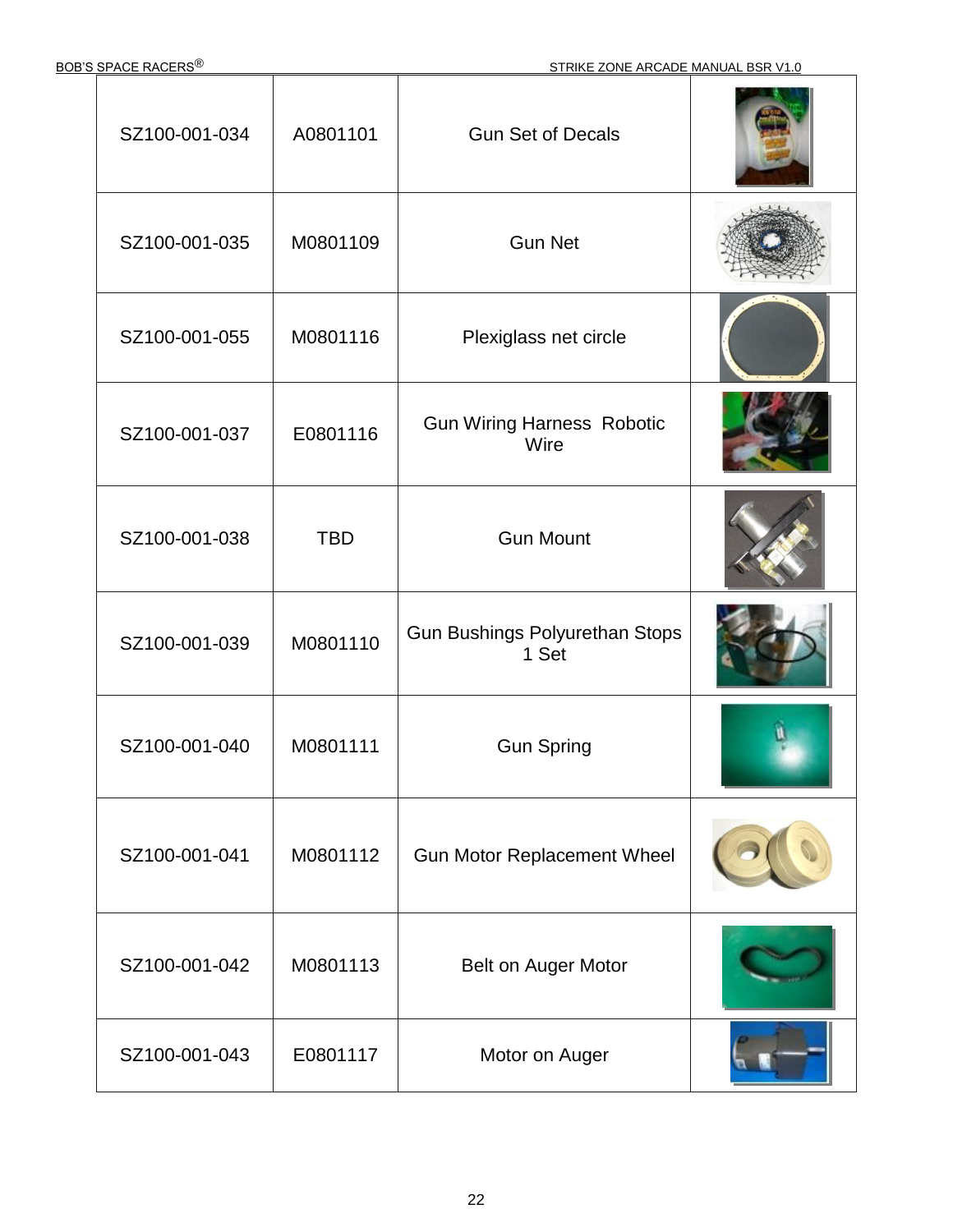| SZ100-001-044 | M0801114 | Auger Feeding Tube Assembly  |        |
|---------------|----------|------------------------------|--------|
| SZ100-001-045 | E0801118 | <b>Gun ball Switch</b>       |        |
| SZ100-001-046 | N/A      | For Future Use               | $***$  |
| SZ100-001-047 | M0801115 | <b>Lock Sets</b>             |        |
| SZ100-001-048 | E0801119 | <b>Speaker Assembly</b>      |        |
| SZ100-001-049 | N/A      | For Future Use               | $****$ |
| SZ100-001-050 | N/A      | For Future Use               | $****$ |
| SZ100-001-051 | N/A      | For Future Use               | $****$ |
| SZ100-001-052 | N/A      | For Future Use               | $***$  |
| SZ100-001-053 | E0801120 | Sound IC                     |        |
| SZ100-001-054 | E0801121 | Program IC                   |        |
| SZ100-001-056 | E0801122 | <b>Ticket transfer board</b> |        |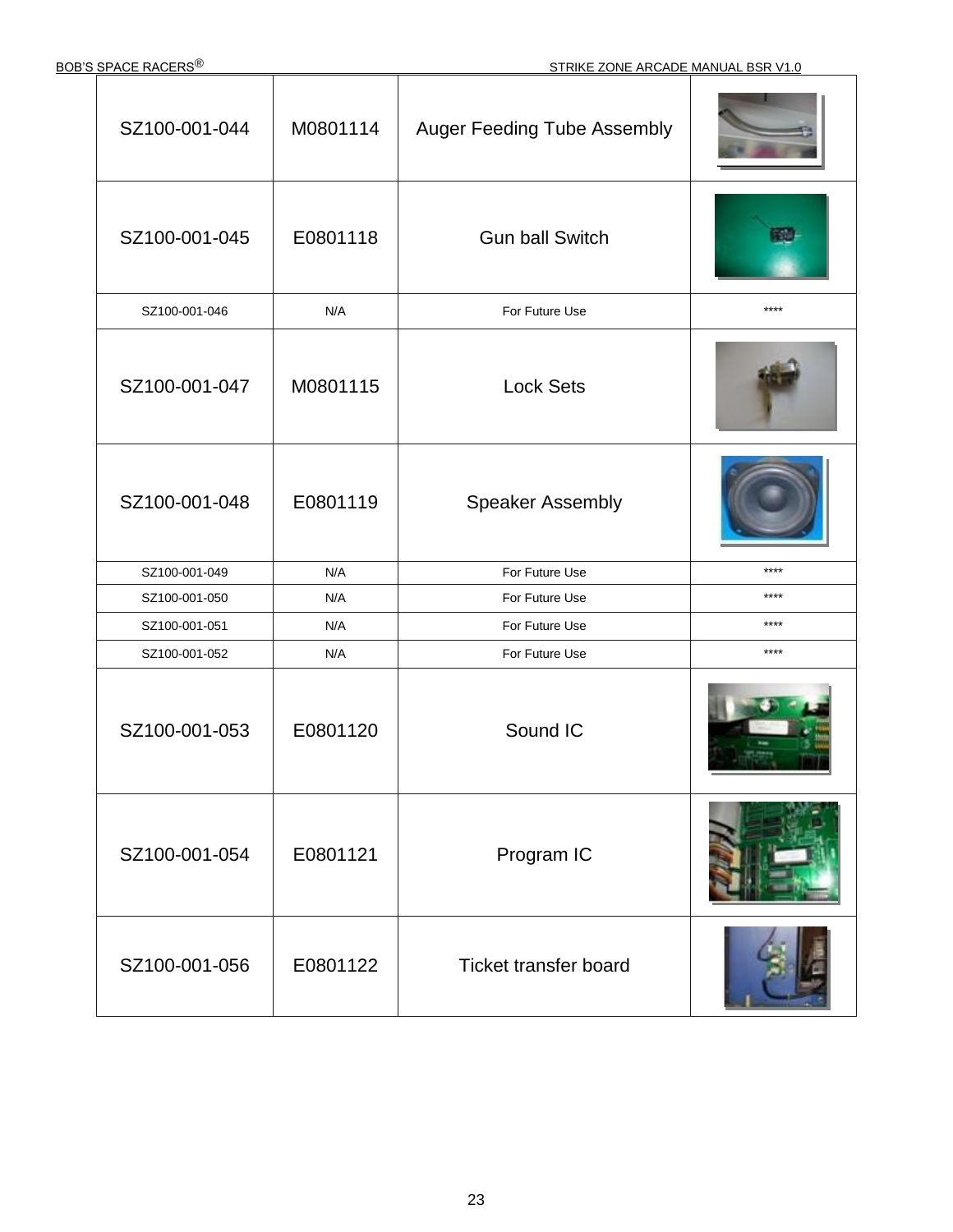<span id="page-23-0"></span>**[Back to TOC](#page-0-0)**

# BOB'S SPACE RACERS INC. 90 DAY COIN-OPERATED GAME WARRANTY

1. INCLUDED IN THIS WARANTY Bob's Space Racers<sup>®</sup>, Inc. warrants to the original purchaser only that the equipment that is the subject of this sale conforms to its specifications, and is free from defects under normal service for a 90 day period from the original date of deliver. This warranty does not include any damages resulting from occurrences listed in paragraph 2 below. This warranty is not transferable under any circumstance. Any claims under this warranty must be received in writing by Bob's Space Racers<sup>®</sup>, Inc. within 120 days from date of delivery. Within a reasonable time of such written notification Bob's Space Racers®, Inc. will replace or repair any defective component of the equipment or part thereof which fails for reasons other than normal service, use, or wear. Bob's Space Racers®, Inc. reserves the right to request dated proof of purchase by the end user (original purchaser) at any time. Light bulbs are specifically excluded from this warranty and shall be the sole .<br>responsibility of the purchaser. Bob's Space Racers®, Inc., within its sole discretion, makes the final determination as to whether to repair or replace any component and whether any such repair or replacement shall be performed where the equipment is located or at it's home facility in Volusia County, Florida, or another facility of its sole choice. Any and all freight charges for the purposes of repair or replacement shall be paid by the original purchaser. All defective parts shall be returned to Bob's Space Racers®, Inc. if requested. Bob's Space Racers®, Inc. does not warrant that the equipment will meet any original purchaser's specific requirements or that the operation of the equipment will be uninterrupted. These remedies are the original purchaser's exclusive remedies for breach of warranty.

2. EXCLUDED BY THIS WARRANTY Bob's Space Racers<sup>®</sup>, Inc. does not warrant (a) any product, components or parts not manufactured by Bob's Space Racers®, Inc.; (b) damages caused by use of the equipment for purposes other than those for which it was designed; (c) defects caused by failure to provide a suitable installation environment for the equipment; (d) damage caused by unauthorized attachments, modification, or service; (e) damage caused by normal wear and tear or improper power supply; (f) damage caused by accident or disaster such as fires, flood, lightning, and wind; or (g) any other abuse or misuse of the equipment.

3. EXCLUSIVE WARRANTY. THE FORGOING WARRANTY IS EXCLUSIVE AND IN LIEU OF ALL OTHER WARRANTIES OR REMEDIES, WHETHER WRITTEN, ORAL OR IMPLIED. THERE ARE NO WARRANTIES WHICH EXTEND BEYOND THE DESCRIPTION ON THE FACE HEREOF. ANY AND ALL IMPLIED WARRANTIES OF MERCHANTABILITY, FITNESS FOR A PARTICULAR PURPOSE, COURSE OF DEALING OR USAGE OF TRADE ARE HEREBY EXPRESSLY DISCLAIMED AND EXCLUDED.

4. REMEDIES LIMITED. UNDER NO CIRCUMSTANCES, EXCEPT TO THE EXTENT PROHIBITED BY APPLICABLE LAW, SHALL BOB'S SPACE RACERS® , INC. BE LIABLE FOR ANY LOSS OR DAMAGE, DIRECT OR INDIRECT, SPECIAL INCIDENTAL OR CONSEQUENTIAL ARISING OUT OF THE USE OR INABILITY TO USE THIS EQUIPMENT INCLUDING BUT NOT LIMITED TO ANY CLAIM FOR LOSS OR PROFITS, LOSS OF SAVINGS OR REVENUE, LOSS OF USE OF THE EQUIPMENT, OR ANY ASSOCIATED EQUIPMENT, FACILITIES OR SERVICE, DOWNTIME, THE CLAIMS OR COSTS OF THIRD PARTIES INCLUDING CUSTOMERS AND INJURY TO PROPERTY. Some states do not allow limitations on how long an implied warranty lasts or the exclusion or limitation of incidental or consequential damages, so the above limitations or exclusion may not apply to you. This warranty gives you specific legal rights, and you may also have other rights which vary from state to state.

5. NO OTHER WARRANTIES. Unless modified in writing and signed by both parties, this agreement is understood to be the complete and exclusive agreement between the parties, superseding all prior agreements, oral or written, and all other communications between the parties relating to the subject matter of this agreement. No employee or representative of Bob's Space Racers®, Inc. or any other party is authorized to make any other warranty or to assume any other liability in connection with the sale of its equipment.

6. TIME LIMIT FOR CLAIMS. Any claim for breach of warranty or claims under this warranty must be received in writing by Bob's Space Racers<sup>®</sup>, Inc. within 120 days following delivery of the equipment.

7. FUTURE CHANGES. Bob's Space Racers®, Inc. reserves the right to reserve, change or modify the construction and design of its equipment or any component part or parts thereof without incurring the obligations to make such changes or modifications in present equipment.

8. ALLOCATION OF RISKS. This agreement allocates the risks of equipment failure between Bob's Space Racers®, Inc. and the original purchaser. This allocation is recognized by both parties and is reflected in the price of the goods. THE PURCHASER ACKNOWLEDGES THAT HE HAS READ THIS AGREEMENT, UNDERSTANDS IT, AND IS BOUND BY ITS TERMS.

9. TO OBTAIN WARRANTY SERVICE. The original purchaser must, at his/her own expense, bring or ship the equipment to an authorized location for service. Additionally, the original purchaser must pay all freight, shipping or transportation charges for the return of the equipment from Bob's Space Racers<sup>®</sup>, Inc. to the original purchaser. Telephone or write:

> Bob's Space Racers<sup>®</sup>, Inc.  $427$  15<sup>th</sup> Street Daytona Beach, FL 32117 Telephone number: 386/677-0761 FAX: 386/677-0794